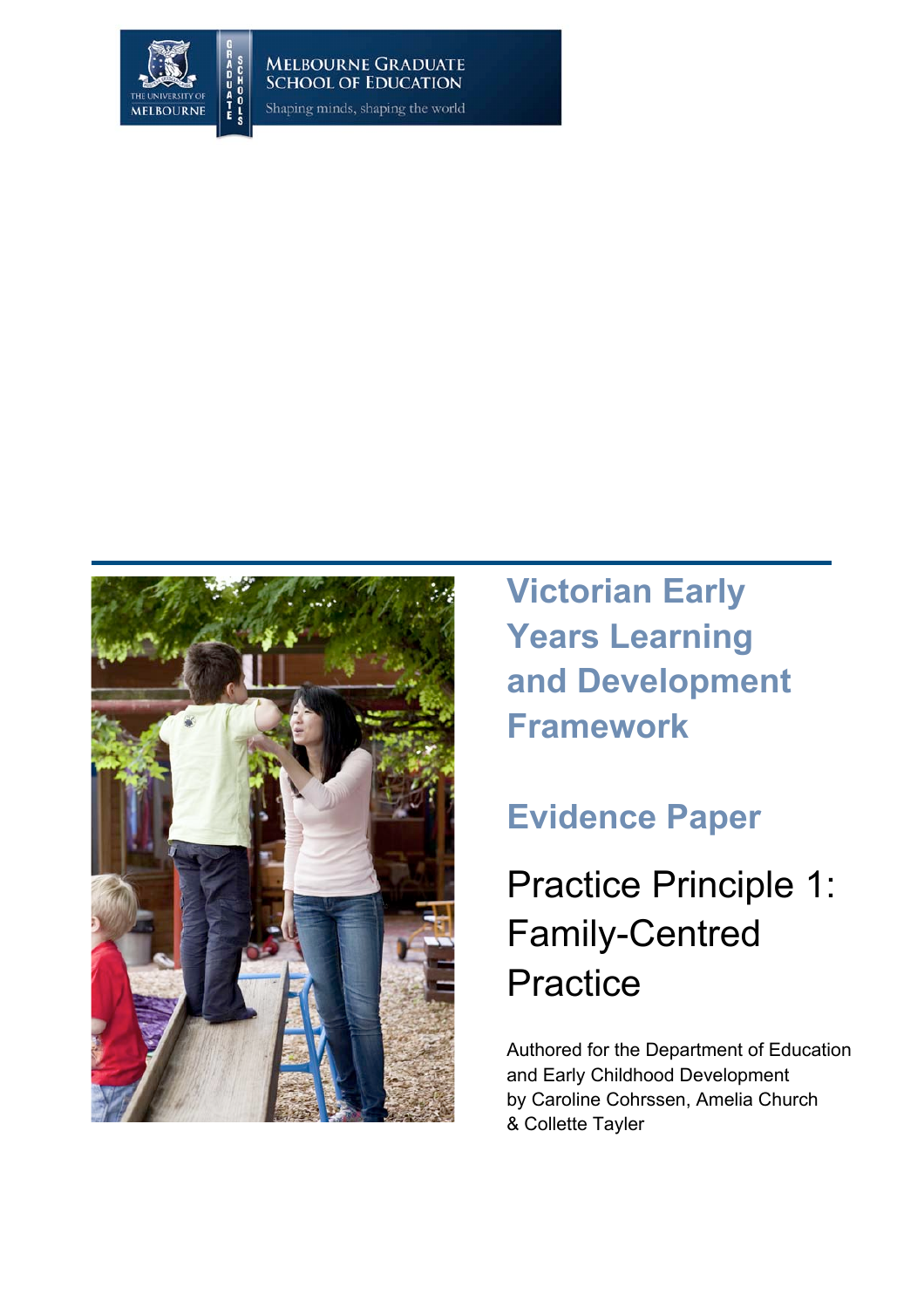## **Practice Principle 1: Family-Centred Practice**

| Why is family-centred practice so important in early childhood learning and       |
|-----------------------------------------------------------------------------------|
| What does family-centred practice look like in early childhood education and care |
|                                                                                   |
|                                                                                   |
|                                                                                   |
|                                                                                   |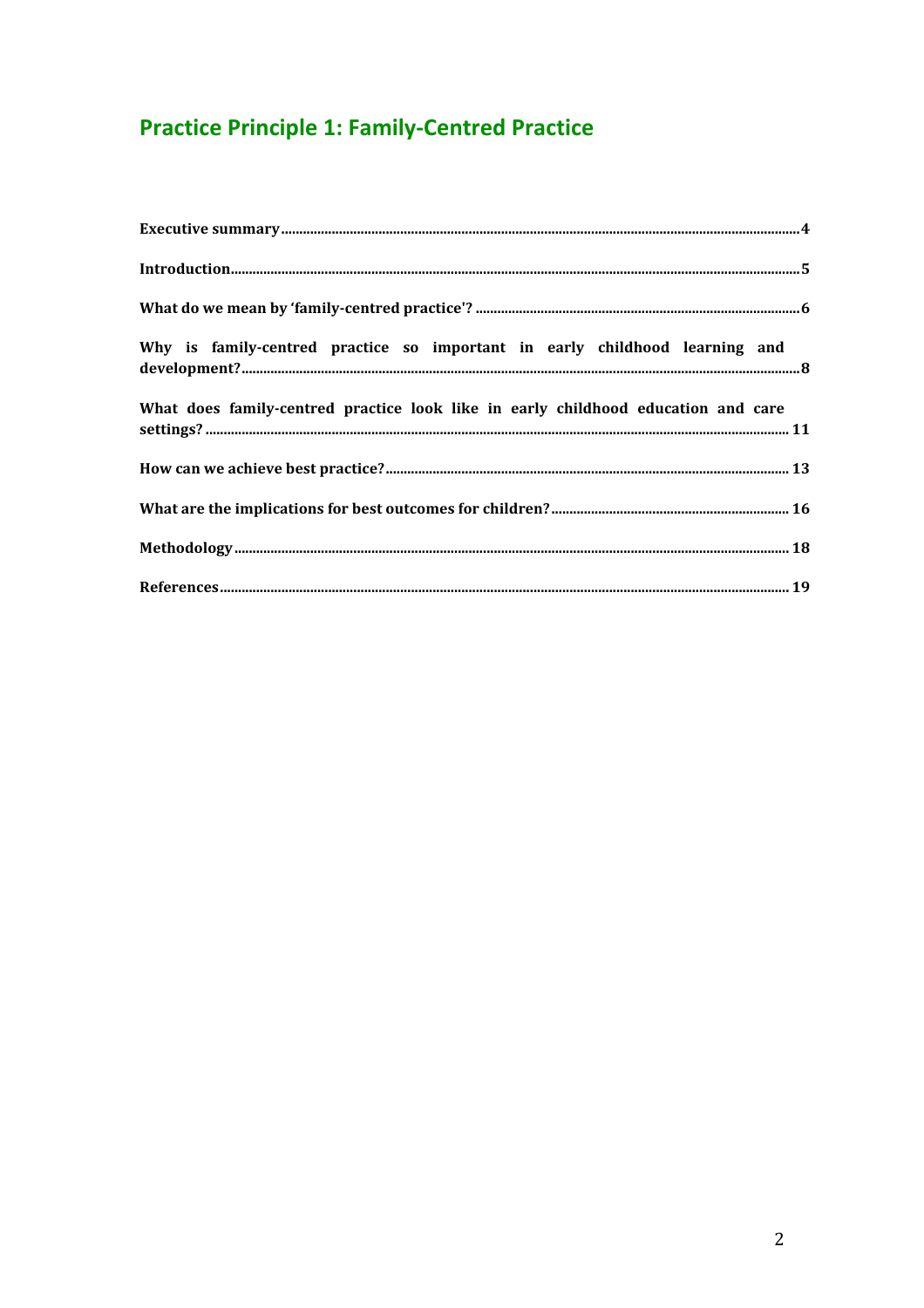The
 Victorian
 Early
 Years
 Learning
 and
 Development
 Framework
 guides
 early childhood professionals' practice in Victoria. The Victorian Framework identifies eight Practice Principles for Learning and Development. The Practice Principles are
 based
 on
 the
 P‐12
 Principles
 of
 Learning
and
Teaching,
 the
 pedagogy
 from the
 national
 Early
 Years
 Learning
 Framework,
 and
 are
 informed
 by
 the
 latest research.

The Practice Principles are interrelated and designed to inform each other. They are
categorised
as
Collaborative,
Effective
and
Reflective:

#### **Collaborative**

- 1.
Family‐centred
Practice
- 2.
Partnerships
with
professionals
- 3.
High
expectations
for
every
child

#### **Effective**

- 4.
Equity
and
diversity
- 5.
Respectful
relationships
and
responsive
engagement
- 6.
Integrated
teaching
and
learning
approaches
- 7.
Assessment
for
learning
and
development

#### **Reflective**

8.
Reflective
practice.

These
 Evidence
 Papers
 document
 the
 research
 that
 underpins
 each
 Practice Principle. The content of the Evidence Papers will be developed into a series of practical guides – *Practice Principles in Practice* which will provide practical advice to early childhood professionals on how to align their practice to the Practice
Principles.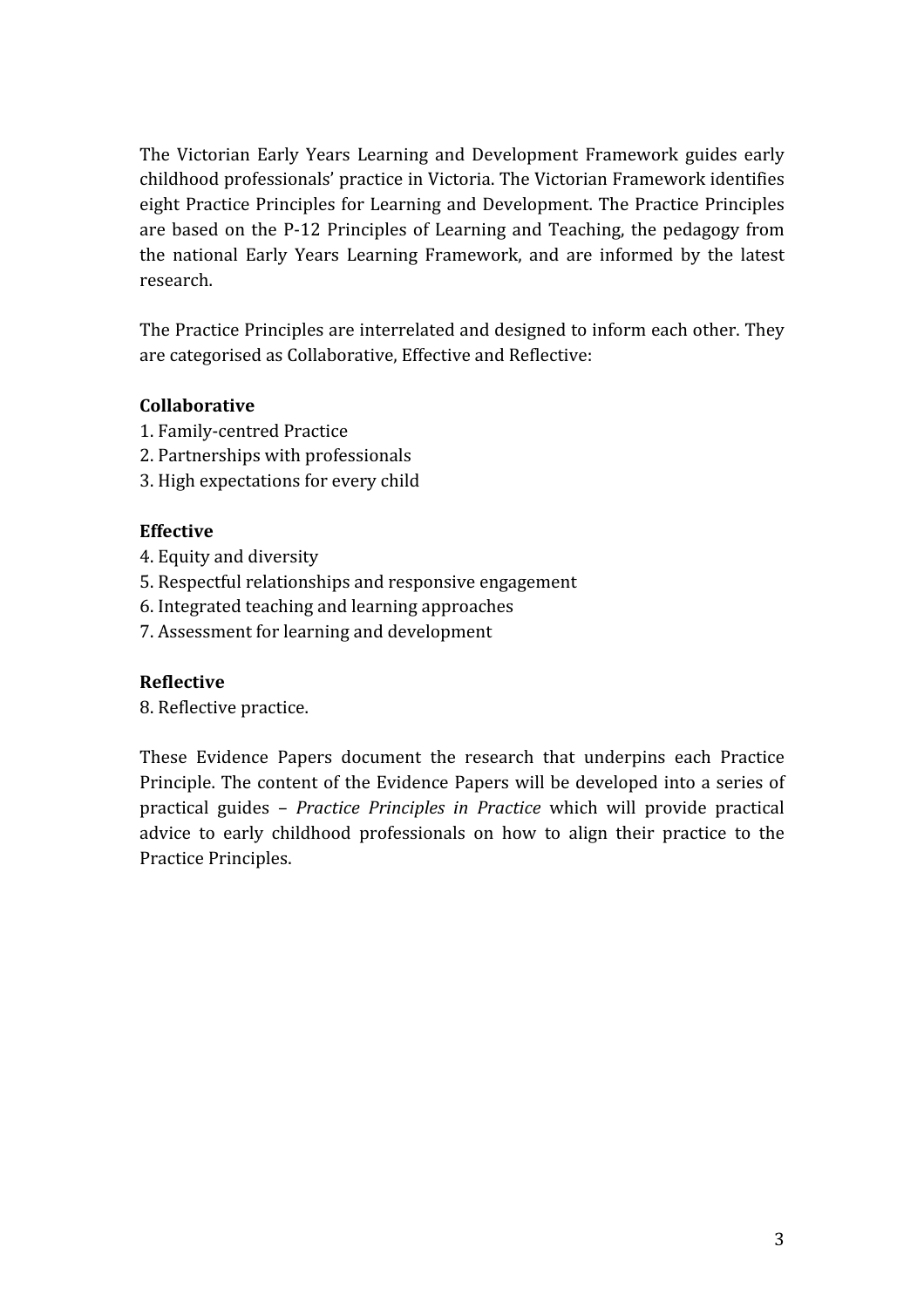## **Executive
summary**

The
Victorian
Early
Years
Learning
and
Development
Framework
acknowledges that highly
 effective
 early
 childhood
 professionals
 engage
 in family‐centred practice. Family-centred practice is when professionals and families work as equal
partners
in
supporting
the
learning
and
development
of
the
child.

Many family-centred approaches have their origin in the early intervention context.
 However,
 they
 have
 gained
 increasing
 prominence
 in
 early
 childhood education
in
Australia,
and
are
relevant
in
all
early
childhood
settings.

Family-centred practice is essential for improving learning outcomes. Research shows
 that
 parents'
 involvement
 in
 their
 child's
 education
 is
 associated
 with improved learning outcomes for children (Nzinga-Johnson et al, 2009; Huang and
 Mason,
 2008;
 Hujala,
 Turja,
 Gaspar,
 Veisoon
 &
 Waniganayake,
 2009). Family-centred practice promotes continuity of care for children in early childhood
 settings. By
 understanding
 and
 respecting
 family
 relationships
 and routines,
professionals
are
able
 to
provide
children
with
greater
continuity
and more secure attachments, and develop responsive learning programs which build
on
children's
prior
learning
experiences.

In family-centred practice, the strengths of the child's family are valued, emphasised,
 and
 acted
 upon.
 Professionals
 engaging
in
 family‐centred
 practice encourage
 and
 respect
 families'
 choices
 and
 their
 decision‐making.
 They
 work collaboratively
with
 families,
 recognising
 them
as
equal
 partners
in
 supporting the
 child's
 learning
 and
 development.
 Effective
 family‐centred
 practice
 is characterised
by
sensitivity,
diversity,
and
flexibility.

The
implications
for
practice
informed
by
the
research
and
detailed
in
this
Paper are:

- The early childhood professional needs to take responsibility for initiating and developing family-centred practice
- Beginning and maintaining a family-centred practice may be challenging, and professionals need to reflect on their own beliefs and practices
- Families must be respected as experts in their children's lives.
- Family-centred practice requires professionals to be aware that family participation or involvement can vary from family to family.
- Communication is crucial in family-centred practice.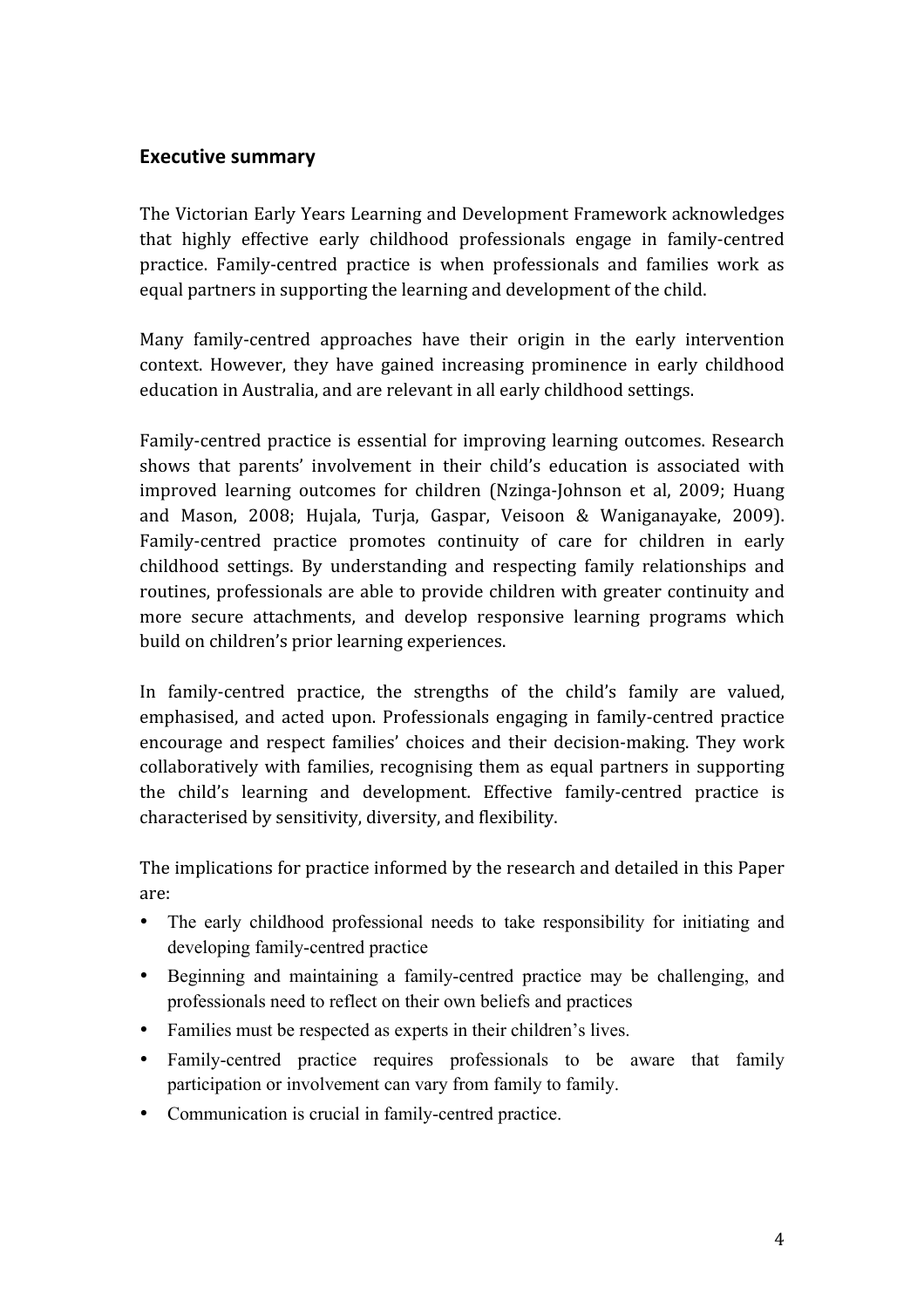## **Introduction**

The
Victorian
 Framework
 recognises
 the
importance
 of
 family‐centred
practice in
improving
outcomes
for
children.
It
states:

Children learn in the context of their families and families are the primary influence on
children's
learning
and
development.
Professionals
 too,
play
a
 role
in
advancing children's
learning
and
development.
Professionals
engage
in
family‐centred
practice by respecting the pivotal role of families in children's lives. Early childhood professionals:

- use families' understanding of their children to support shared decisionmaking
about
each
child's
learning
and
development
- create a welcoming and culturally inclusive environment where all families are encouraged to participate in and contribute to children's learning and development
experiences
- actively engage families and children in planning children's learning and development
- provide feedback to families on their children's learning and information about
how
families
can
further
advance
children's
learning
and
development at home and in the community.

(VEYLDF,
2009,
p.
10)

From birth, families provide the primary learning environment for young children and are their child's first and foremost educator. In early childhood education
 and
 care,
 professionals
 have
 an
 increasingly
 significant
 influence
 on the lives and learning of young children. This influence, however, is built on understanding
the
knowledge
and
expertise
of
families.

When a young child spends a lot of time with an early childhood professional, that professional enters into an important relationship with the child and their family. Not only is there a duty of care which must be exercised at all times, but the
 relationship
between
 the
professional,
 the
child
and
 the
 family
needs
 to
be characterised
 by
 warmth,
 trust,
 open
 communication
 and
 mutual
 respect. Family-centred practice involves more than simply encouraging families to be involved
with
their
children's
education
and
care.
In
family‐centred
practice,
the relationship between the family and the early childhood professional is increasingly
regarded
as
a
partnership
(Alasuutari,
2010).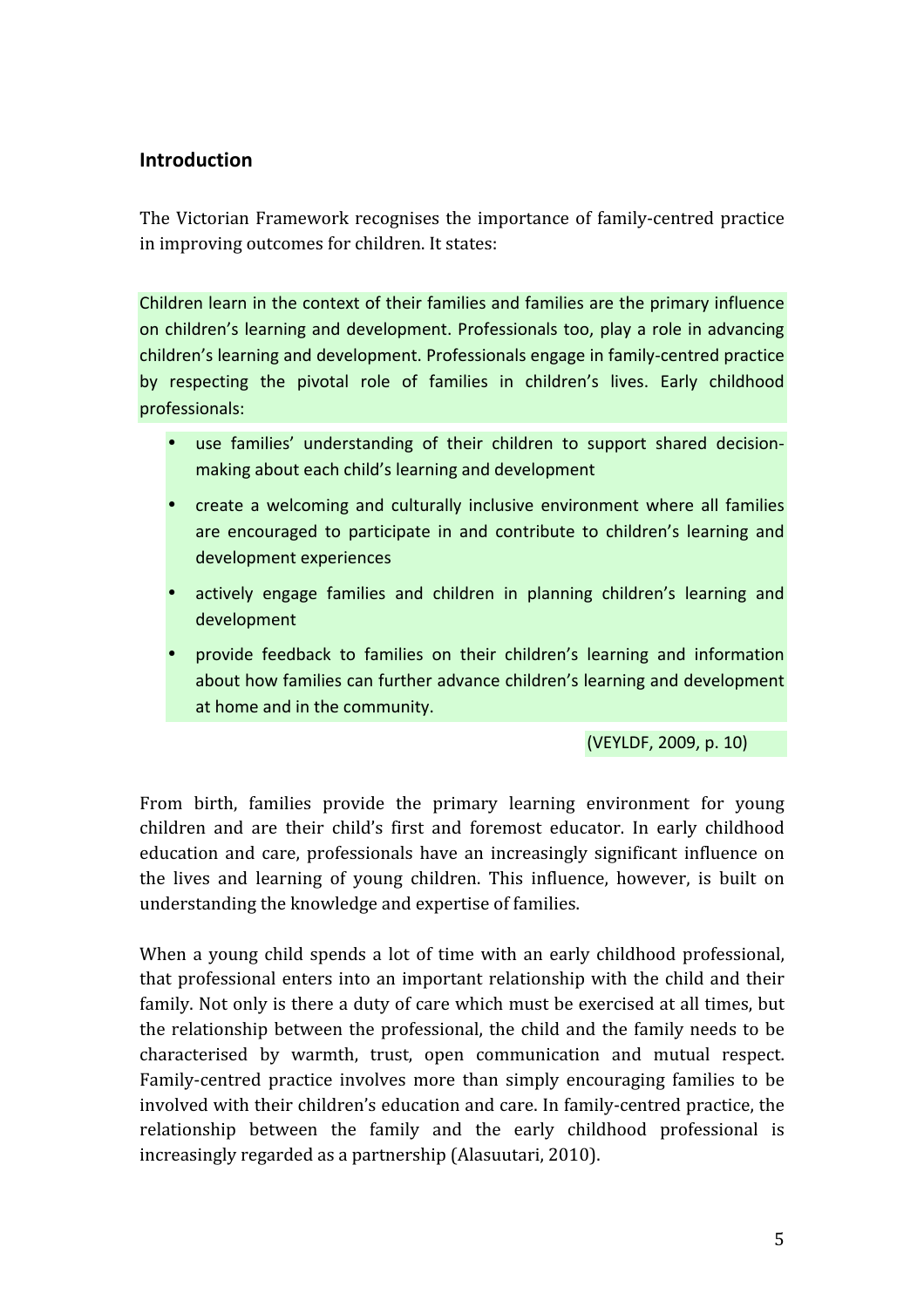This
Paper
documents
the
research
that
demonstrates
the
importance
of
Practice Principle 1: Family-centred Practice in improving outcomes for children. Throughout the paper, parents' and families' roles in children's learning are understood as foundational to best practice. This Paper begins by defining family-centred practice in the context of early childhood practice. The significance of working closely with families is then considered in light of how this
practice
impacts
on
children's
development
and
learning
outcomes.
 It
 then discusses
what
family‐centred
practice
looks
like
in
the
field
and
how
this
can
be achieved
 and
 provides
 evidence
 of
 best
 practice.
 The
 Paper
 summarises contemporary
 research
 about
 the
 importance
 of
 family‐centred
 practice
 and concludes
by
highlighting
the implications
for
practice.

### What do we mean by 'family-centred practice'?

The idea of family-centred practice is not new. References to this approach date back
 to
 the
 early
 1950s
 (Espe‐Sherwindt,
 2008).
 In
 Australia,
 the
 Adelaide Declaration on National Goals for Schooling in the Twenty-First Century, first acknowledged the important role of families in children's education, endorsed by all Australian education ministers in 1999. The federal government declared parental
 (family)
 involvement
 a
 priority
 in
 education
 policy
 in
 2004
 (Daniel, 2005)
 and
 formalised
 this
 with
 the
 publication
 of
 the
 Family‐Schools Partnerships Framework in 2008. In 2008, the Melbourne Declaration on Education
 Goals
 for
 Young
 Australians
 replaced
 the
 Adelaide
 Declaration
 and reaffirmed
all
governments'
commitment
 to
a
 family‐centred
approach.
Family‐ centred education is central in the national Early Years Learning Framework (2009)
 and
 the
 role
 of
 the
 family
 as
 the
 primary
 educator
 underpins
 the Victorian
Early
Years
Learning
Framework
(2009).

Family-centred practice can be described as a philosophy that frames quality practice, and as a professional standard that meets society's values (Brown & Remine, 2008). There are many different approaches to family-centred practice. However,
regardless
of
 the
approach,
 they
are
all
aimed
at
improved
outcomes associated
with
family
involvement
(Daniel,
2005).

Research has identified four broad models of family-oriented programs which move
 incrementally
 from
 less
 family‐centred
 to
 more
 family‐centred. Importantly, 'families prefer family-centred services and supports over professionally-centred services' (Scope, 2005). These broad models are not discreet, but exist on a continuum of family-centred practice. Although these models originate in an early intervention context, they are relevant to all early childhood
settings.
The
research
underscores
the
importance
of
moving
toward
a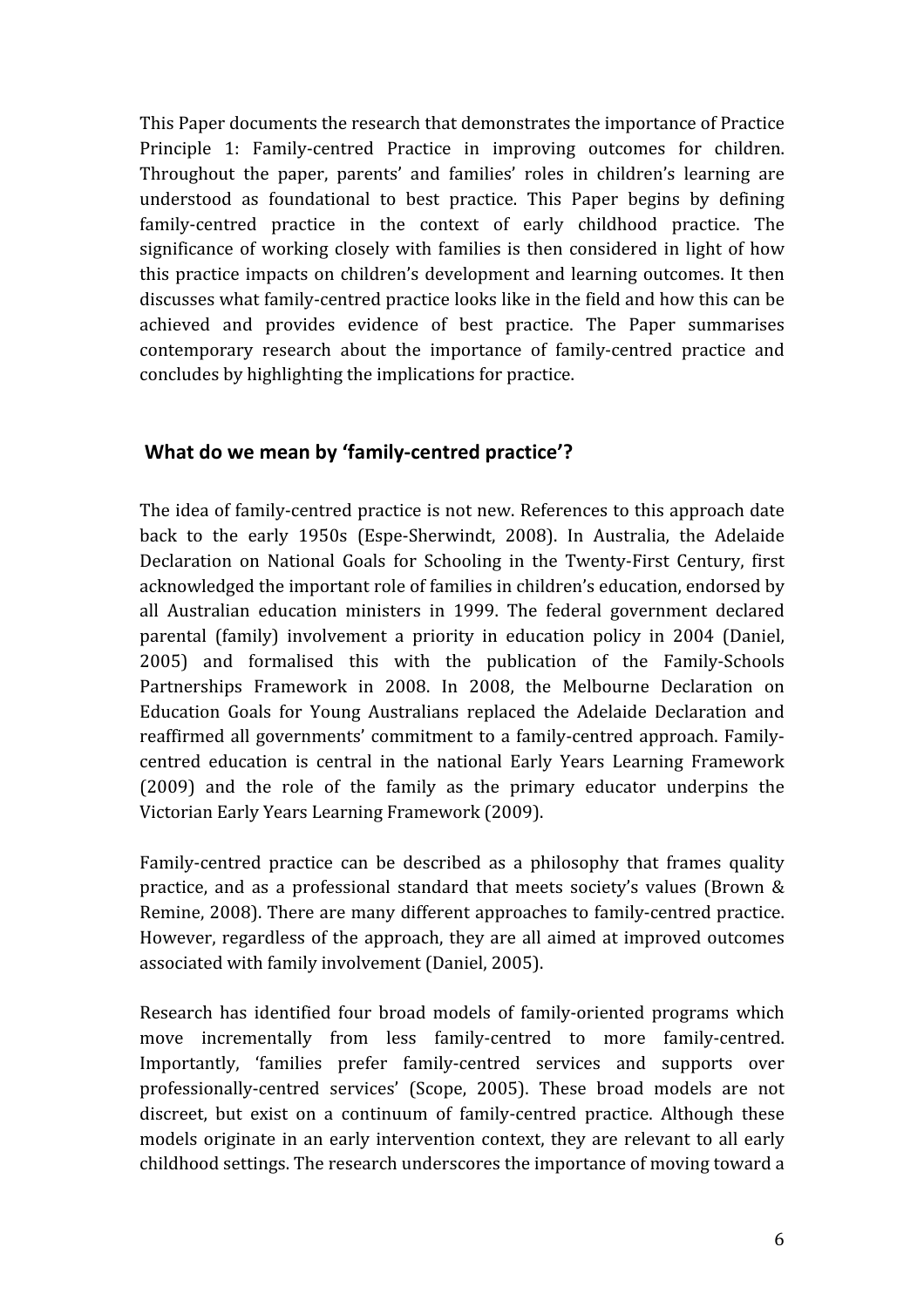more family-centred model (as presented in Figure 1) to achieve the best outcomes
for
children's
learning
and
development.

| Professional-<br>centred<br>models: The<br>professional<br>holds the<br>knowledge<br>with which to<br>"fix"the<br>problems<br>which the                           | Family-allied<br><i>models</i> : The<br>professional<br>holds the<br>knowledge,<br>but involves<br>the family a<br>little more by<br>relying on the<br>family to put | Family-focused<br>models: The<br>professional<br>regards the role<br>of families more<br>positively, but<br>families are still<br>are encouraged<br>to use a range of<br>services to help | Family-centred models:<br>The goal of exemplary<br>family-centred practice<br>is achieved when the<br>family determines what<br>assistance it needs, and<br>the professional's role<br>is to facilitate the<br>meeting of each<br>individual fam <b>il</b> y's<br>needs. A strength-based<br>and competen <mark>cy-base</mark> d<br>approach is |
|-------------------------------------------------------------------------------------------------------------------------------------------------------------------|----------------------------------------------------------------------------------------------------------------------------------------------------------------------|-------------------------------------------------------------------------------------------------------------------------------------------------------------------------------------------|-------------------------------------------------------------------------------------------------------------------------------------------------------------------------------------------------------------------------------------------------------------------------------------------------------------------------------------------------|
| family cannot<br>do without<br>assistance.<br>The<br>professional is<br>considered to<br>know more<br>than the<br>parents about                                   | this<br>knowledge<br>into practice.<br>The family is<br>seen to need<br>the guidance<br>of the<br>professional.<br>The                                               | them meet their<br>needs. Families<br>and<br>professionals<br>discuss what<br>families need to<br>improve the way<br>they function.<br>The professional                                   | demonstrated by the<br>professional, and<br>support services are<br>geared towards<br>assisting families to<br>develop their own<br>network of resources -<br>both formal and<br>informal. The                                                                                                                                                  |
| what the child<br>needs in order<br>to grow and<br>develop as it<br>should.<br><b>Families</b> are<br>regarded as<br>not able to<br>assist their<br>own children. | professional<br>knows best,<br>but believes<br>that families<br>can help to<br>carry out their<br>instructions to<br>benefit the<br>child and the<br>whole family.   | and the family<br>discuss the<br>family's needs,<br>and the<br>professional<br>helps families to<br>select the best<br>options for the<br>family and the<br>child.                        | professional listens to<br>what the family wishes<br>for the child and helps<br>the family by meeting<br>those needs where<br>possible, or by helping<br>the family to meet its<br>own needs. This<br>approach is<br>empowering for the<br>family.                                                                                              |

Figure 1: Moving towards family-centred practice (adapted from Dunst et al, 1991)

The following five elements are common to contemporary definitions of familycentred practice (see, for example, Brown & Remine, 2008; Brown & Bortoli, 2010):

- 1. The strengths of the child's family are valued, emphasised, and acted upon. Instead of focusing on a family's perceived deficits, the professional identifies and builds on the family's strengths
- 2. Professionals encourage families' choices and their decision-making. It is important for the early childhood professional to respect the family's role in making decisions about their child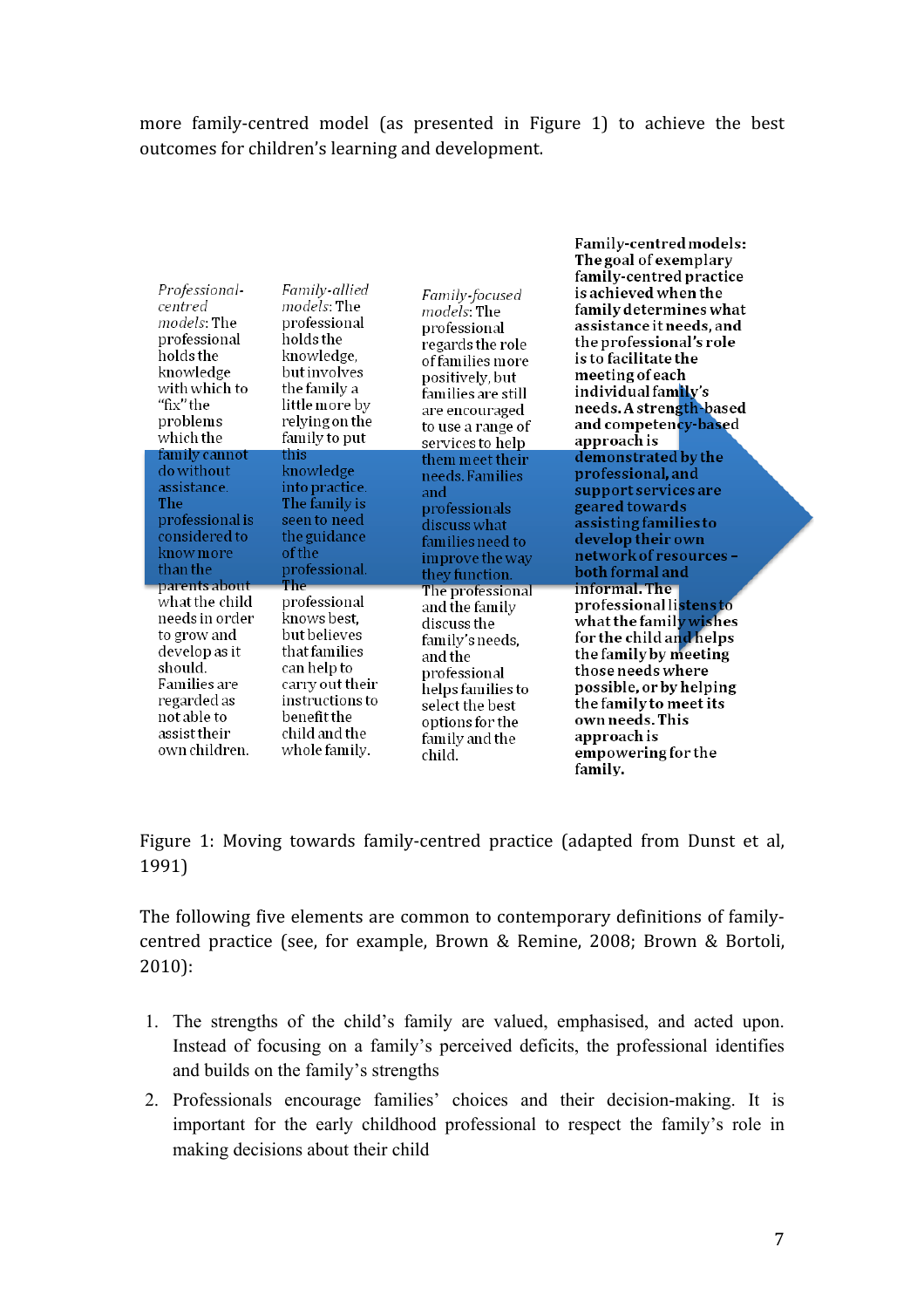- 3. A collaborative relationship exists between families and professionals. To collaborate means to cooperate and to work as partners, or as a team. It does not mean that the family leads and the professional follows – neither does collaborating mean that the professional leads and the family follows. Instead, families and professionals are equal partners in a family-centred practice
- 4. Familiar family activities provide the foundation for effective early childhood programs. What is familiar to the child's family may differ from what is familiar to the professional. In order to offer a family-centred practice, it is essential for the early childhood professional to learn about children and families' day-to-day activities so that each child experiences continuity between their experiences at home and in early childhood settings
- 5. Family-centred practice most effective when it is characterised by sensitivity, diversity, and flexibility. This is essential, if the previous four elements of a truly family-centred practice are to be effectively implemented.

The expertise of the professional is not overlooked in family-centred practice. To involve families is not to ignore the discipline knowledge and specialised skills of early childhood professionals, but to take on the challenge and stimulation of working with adults and young children recognising that children, professionals and families can make an equal and complementary contribution to supporting children's learning and development (Hannon, 1998). Truly family-centred practice requires skilled and reflective professionals to deliver a responsive program that strengthens the capacity of each individual family and supports the best learning outcomes for each child.

## Why is family-centred practice so important in early childhood learning **and
development?**

#### *Family-centred practice is essential for improved learning outcomes*

Research
shows
that
parental
involvement
in
their
child's
education
is
associated with improved learning outcomes for children (see, for example, Nzinga-Johnson et
 al,
 2009;
 Huang
 &
 Mason,
 2008;
 Hujala,
 Turja,
 Gaspar,
 Veisoon
 & Waniganayake,
2009).
According
to
Dunst
and
his
colleagues,
there
are
a
number of
'broad‐based
positive
influences
on
a
number
of
aspects
of
child,
parent,
and family functioning' when parents are involved in their child's learning and development (Dunst, Johanson, Trivette & Hamby, 1991). Research identifies positive outcomes for children in specific learning domains when families are involved
in
learning.
For
example,
young
children's
literacy
learning
at
home
can be more powerful than literacy learning in the classroom (Hannon, 1998). On this
basis,
best
practices
in
early
childhood
education
recognise
the
family
as
the primary educator and build on this knowledge and these home experiences.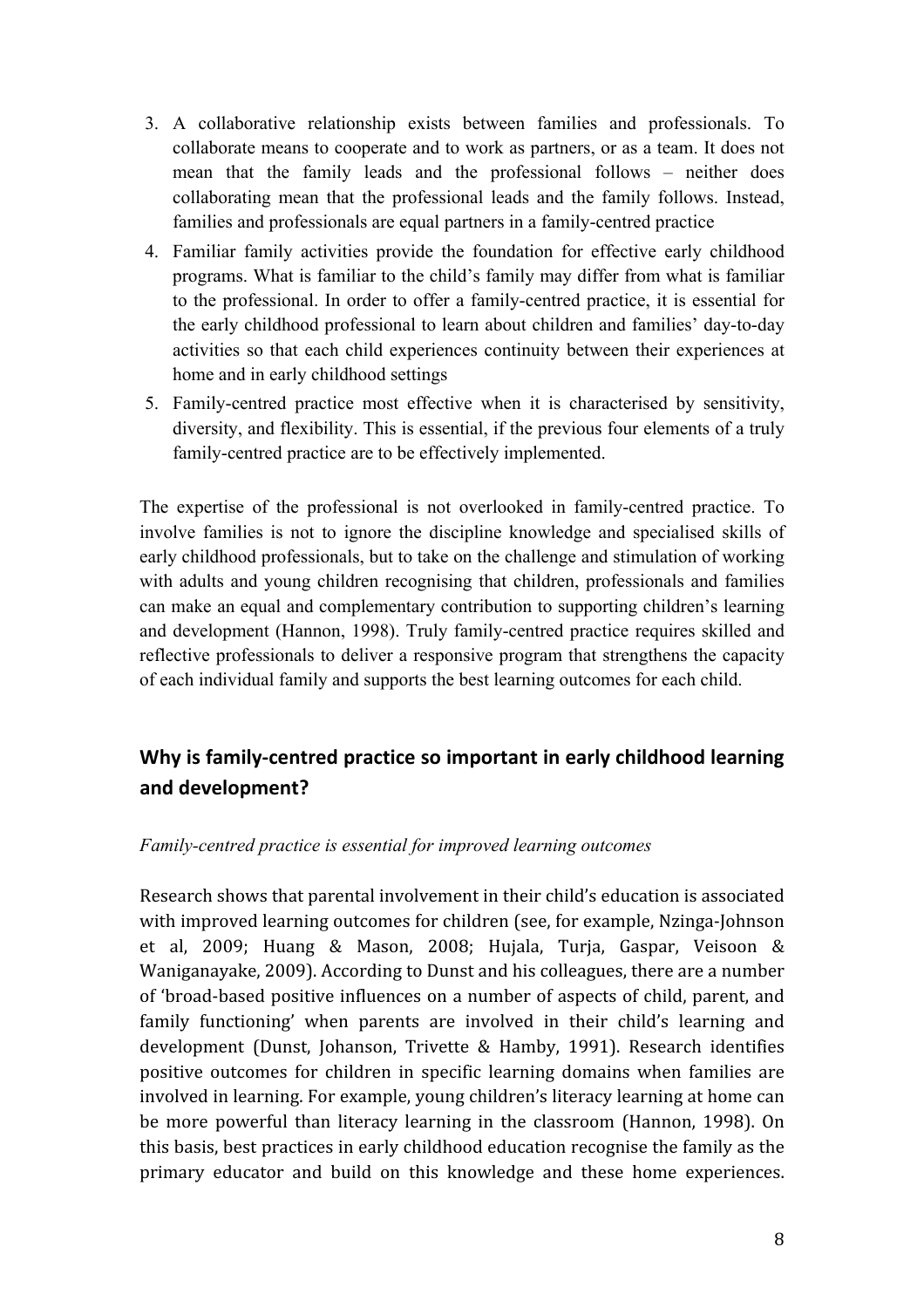Family-centred practice has been strongly related to families' satisfaction with the
 early
 childhood
 program,
 a
 stronger
 sense
 of
 self‐efficacy
 and
 control
 for families, parents having a more positive (rather than negative) perception of their
 children,
 and
 parents
 feeling
 more
 positive
 and
 competent
 about
 their children
 (Scope,
 2005).
 These
 outcomes
are
important
 because
 they
impact
 on child
development
(Espe‐Sherwindt,
2008).

The benefits of professionals and families cooperating to support children's learning include improvements in children's attitudes and performance that continue
 throughout
and
beyond
children's
years
in
education
settings
 (Ratcliff &
Hunt,
2009;
Kellaghan,
Sloane,
Alvarez
&
Bloom,
1993;
Trusty,
1999;
Ramey
& Ramey, 2002). Notably, these improvements are evident, irrespective of the parents'
 socio‐economic
 status,
 race,
employment
 or
marital
 status
 (Snodgrass, 1991).

Patrikakou and Weissberg (2007) emphasise that it is important for educators and
 families
 to
 work
 together
 to
 support
 children's
 social
 and
 emotional development.
This
is
particularly
important
in
cases
where
 there
are
increased economic
and
social
pressures
on
 families
or
weakened
community
institutions that
would
usually
nurture
children's
emotional,
moral
and
social
development.

## *Family-centred practice promotes continuity of care for children in early childhood settings*

Young
children
benefit
from
consistent
and
responsive
care‐giving
(Rolfe,
2004). In order to provide consistency, professionals need to know and respect the care‐giving
styles
of
 the
 family.
Building
on
 familiar
routines
allows
children
 to feel
secure
and
attached
to
professionals
in
early
childhood
settings.

Dissonance between practices at home and in the early childhood setting can have a negative impact on children's wellbeing. Accordingly, professionals are most effective when they develop learning plans for children which are individualised and flexible (Wilson & Dunst, 2005). By developing close relationships
 with
 families,
 professionals
 are
 able
 to
 draw
 on
 children's experiences outside the early childhood setting – even seemingly ordinary events like a trip to the shops, to the beach, or to visit grandparents – and develop responsive learning programs which build on children's prior learning experiences. Valuing familiar activities helps to provide continuity of care for the child.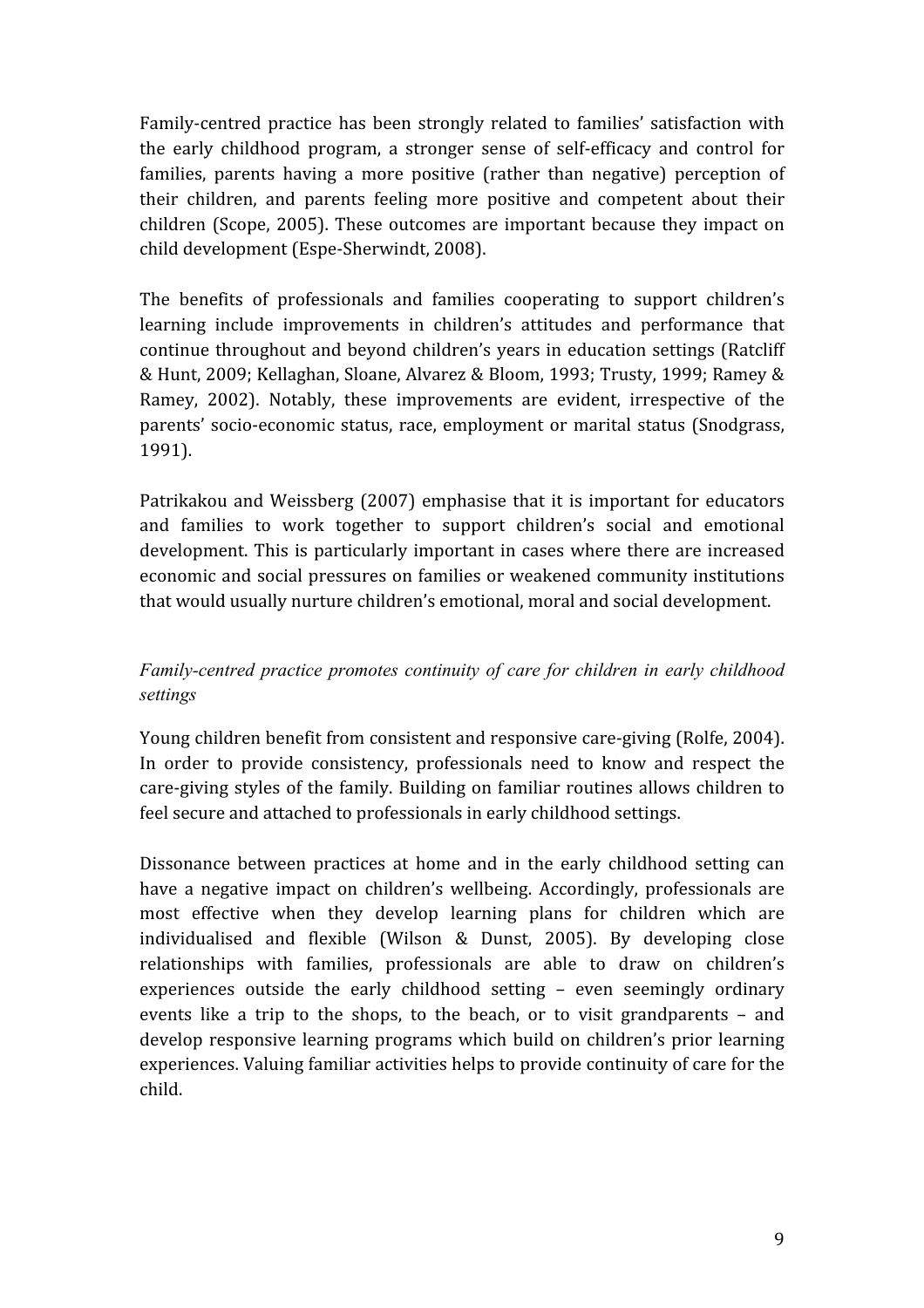#### *Family-centred practice promotes secure attachments*

Attachment
 theory
 tells
 us
 that
 early
 childhood
 educators
 influence
 children's internal working models; that is, the way children believe the world works and their
 understanding
 of
 where
 they
 fit
 into
 it
 (Rolfe,
 2004). Professionals
 also provide a secure base that helps children to feel safe and confident, to try new things
and
to
learn
(DEECD,
2009).
Research
has
shown
that
children
are
able
to form secure attachments with professionals and that this attachment - as with primary
 caregivers –
 depends
 on
 the
 quality
 of
 the
 interactions
 (Rolfe,
 2004). The
 quality
 of
 these
 attachments
 depends
 on
 understanding
 the
 child's individual
needs
and
 the
context
of
 the
child's
 family
relationships
(Cortazar,
& Herreros, 2010). There is no one-size-fits-all approach to supporting the education and care of infants and young children: each child has a unique world view, or internal working model, which influences the child's socio-emotional behaviours,
and
the
child's
relationship
with
the
childcare
professional.
Cortazar and
Herreros
(2010)
argue
that
children
who
lack
a
secure
attachment
may
find it difficult to adapt to a childcare setting, and require individualised care and teaching
strategies.
Informed
and
reciprocal
communication
between
family
and educator supports transitions for the child from care at home, to care in an early childhood
setting.

#### *Inclusive environments promote family involvement*

One of the cornerstones of family-centred practice in the Victorian Framework is the
notion
of
a
culturally
inclusive
environment.
Importantly
this
differs
from
the idea of incorporating other cultures into a mainstream approach. Research by Boykin (1994) in the United States suggests that children and families from minority
cultural
groups
and
low‐income
 families
may
not
be
comfortable
with the
mainstream
middle‐class
values
which
govern
most
education
systems,
and further research in the United States has found that education systems undervalue the social and cultural capital of minority cultural groups and lowerincome families (Nzinga-Johnson et al, 2009). Families are more likely to be involved
in
their
children's
school
experience
when
they
enjoy
a
warm,
trusting and
 open
 relationship
with
 their
 child's
educator
 (Nzinga‐Johnson
et
al,
 2009). To
 develop
 trusting
 relationships
 with
 families,
 early
 childhood
 professionals need
to
work
 from
an
informed
understanding
of
the
social
and
cultural
capital held by families and communities, rather than assumptions about the knowledge and
heritage
each
child
brings
to
the
early
childhood
setting.
Research
conducted in
 New
 Zealand
 demonstrates
 that
 through
 open
 and
 informed
 conversations between teachers and families, 'the gap between home and school culture was lessened' (Meaney,
2001,
p.
13).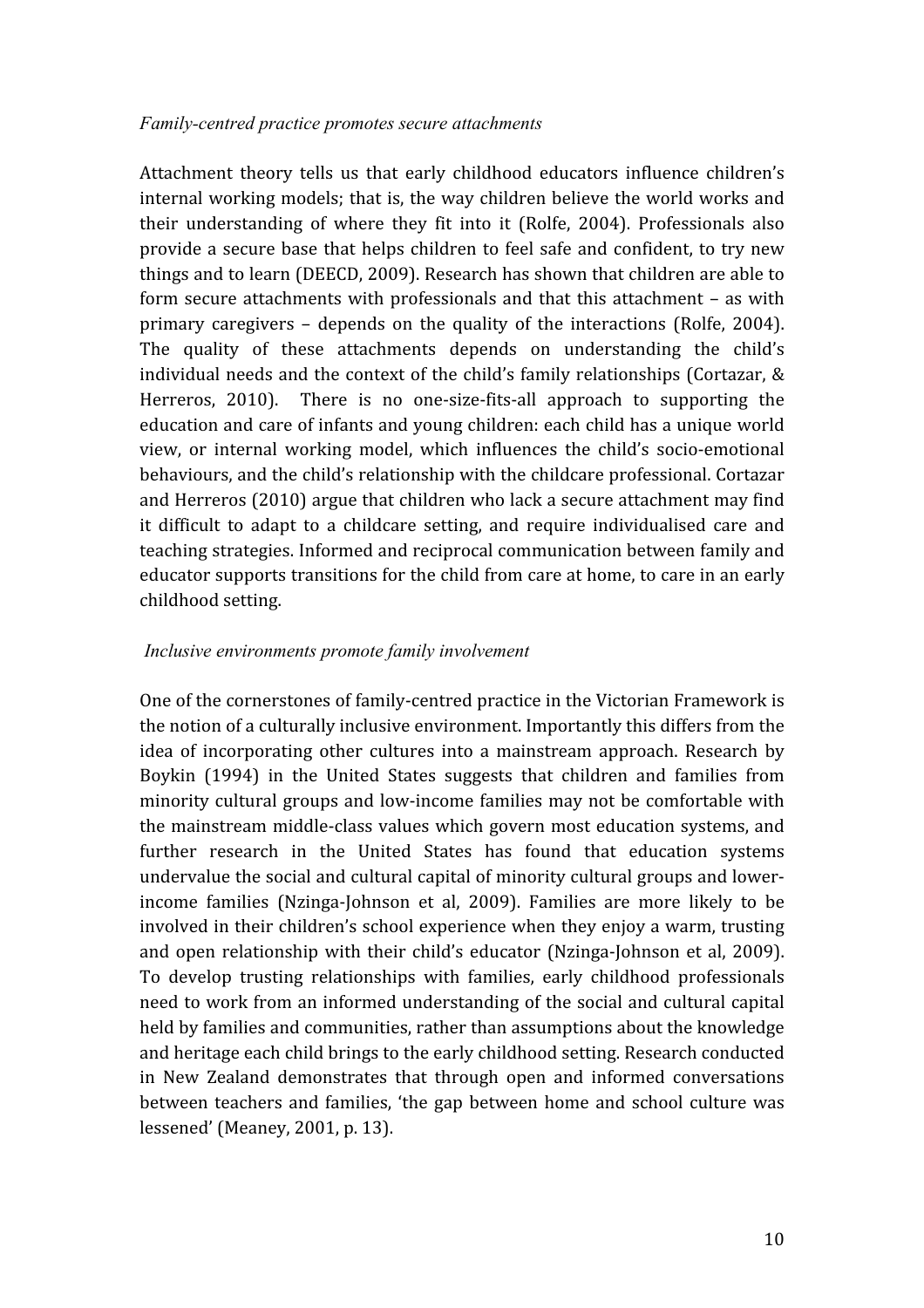## What does family-centred practice look like in early childhood **education
and
care
settings?**

*Family-centred practice requires strong and inclusive relationships between families and educators*

Families should at all times be encouraged to contribute to the learning which takes place in the early childhood setting. Not only does family input broaden the socio-cultural representativeness of the setting, but this input is a crucial link in the family-child-educator relationship which is at the heart of family-centred practice.
 Despite
 this,
 many
 educators
 feel
 unprepared
 for
 establishing collaborative
 relationships
 with
 families,
 and
 sometimes
 these
 relationships have
been
described
as
ambivalent
or
even
hostile
(Sumsion,
1999).

Many programs that call themselves 'family-centred' are not as family-centred as they claim (Dunst, Johanson, Trivette & Hamby, 1991). Moving towards a familycentred
program
can
be
challenging,
and
requires
changes
in
attitude,
behaviour and state of mind. Professionals may need to change how they view their own roles and responsibilities with regard to children and their families (Trivette, Dunst,
 Boyd
 &
 Hamby,
 1995).
 These
 can
 be
 difficult
 changes
 to
 make, particularly
as
 the
 professional
must
 take
 responsibility
 for
 change
 of
 practice, programs, and centre management. The is program and staff differences that account
 for
 the
 degree
 to
 which
 program
 models
 and
 practices
 show
 a presumption
toward
family
centredness'
(Trivette
et
al,
1995,
p.
245).

Family-centred practice has been slow in its implementation. Despite three decades of research highlighting the benefits of family-centred practice, it is still difficult for some organisations to make this change because the change involves cognitive,
 attitudinal
 and
 behaviour
 change
 (Trivette,
 et
 al,
 1995).
 Evidence indicates that this may be because practitioners are looking for practical and precise
guidelines
on
how
to
implement
family‐centred
practice.
Challenges
may include existing administrative work to complete over and above working with children,
lack
of
support
from
colleagues
and
management,
and
a
struggle
to
see families as 'experts' and 'equals' in the team (Espe-Sherwindt, 2008). Despite these challenges, the impetus for moving to family-centred practice is grounded in
better
outcomes
for
children
(Espe‐Sherwindt,
2008).

#### *Families' involvement in the education of their children varies from family to family*

Professionals
 who
 successfully
 engage
 in
 family‐centred
 practice
 understand that
 families'
 involvement
 in
 the
 education
 of
 their
 children
 may
 vary enormously.
Tayler
(2006)
refers
to
a
continuum
of
parental
involvement
which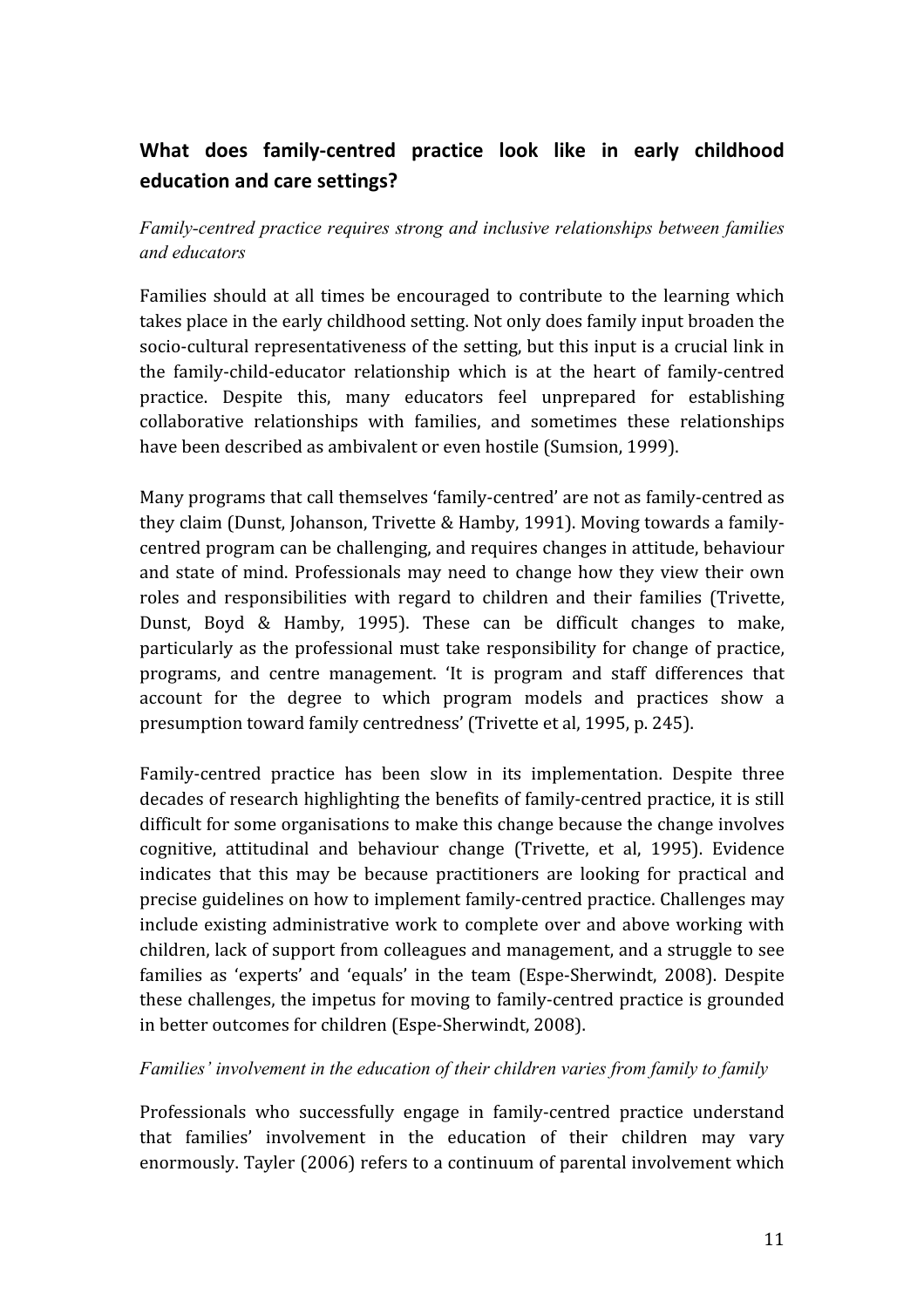ranges from passive support to active participatory decision-making, and describes how expectations of family involvement vary from individual to individual,
coloured
by
any
number
of
influences,
including
one's
own
personal educational
 experiences.
 Understanding
 families' *perceptions* of
 involvement enables professionals to recognize, value and support the way families are involved in their children's learning and development (Knopf & Swick, 2007).

Families' limited active participation in the early childhood setting does not necessarily
imply
a
lack
of
interest
–
a
lack
of
visible
participation
may
in
fact
be underpinned
by
silent
support.
 If
 there
is
an
open,
respectful,
collaborative
and flexible relationship with a child's family, the professional will either be aware of the
 reasons
 for
 the
 family's
 perceived
 lack
 of
 participation,
 or
 will
 be
 able
 to establish
and
respect
the
reasons
for
it.

Extensive research suggests that families are more active participants when they believe that their involvement is constructive, that it is valued, and that they have the time and skills to get involved (Rogers, Wiener, Marton & Tannock, 2009).
Availability
is
a
fundamental
issue.
Parents'
who
have
serious
constraints on their time and energy may not demonstrate involvement in their children's lives at school or in their early childhood setting (Hoover-Dempsey et al, 1995). This
should
not
be
interpreted
as
a
lack
of
 family
engagement
with
their
child's learning; families that choose not to be involved in at-school activities are not necessarily
 disinterested.
 Importantly,
 the
 most
 significant
 impact
 on
 positive outcomes
 for
 children
 appears
 to
 be
 family
 support
 of
 children's
 learning
 that takes
place
in
the
home
environment
(Singh
et
al,1995).

Rice and Lenihan (2005) urge professionals engaging in family-centred practice to
 be
 mindful
 not
 to
 have
 unreasonable
 expectations
 of
 parents
 and
 the responsibility they take on. Dodd *et al* state that 'sometimes parents did not have the
energy
or
the
inclination
to
be
"empowered'"
(Dodd,
Saggers,
Sherry
&
Wildy, 2009).
Furthermore,
effective
early
childhood
professionals are
sensitive
 to
 the complex
relationships
in
the
lives
of
children
and
their
families,
and
the
diversity of
 what
 constitutes
 'a
 family'. A
 family‐centred approach
 acknowledges
 the possible demands which may be placed on *a range* of people involved in the child's
life.
 Families
 should
 be
heard
and
 supported
when
 they
choose
 the
 role they
 wish
 to
 play
 in
 family‐centred
 practice
 (Franck
 &
 Callery,
 2004).
 The research
also
warns
against
seeing
families
as
inconsistent
when
their
expressed wishes
or
interests
change
(Rice
&
Lenihan,
2005).

Research suggests that low socio-economic status may also influence parental involvement in children's education for a range of reasons including time constraints,
differing
opinions
about
the
value
of
school,
and
the
demands
of
life in
general
(Nzinga‐Johnson
et
al,
2009,
p.89).
Epstein
(1995)
found
that
teachers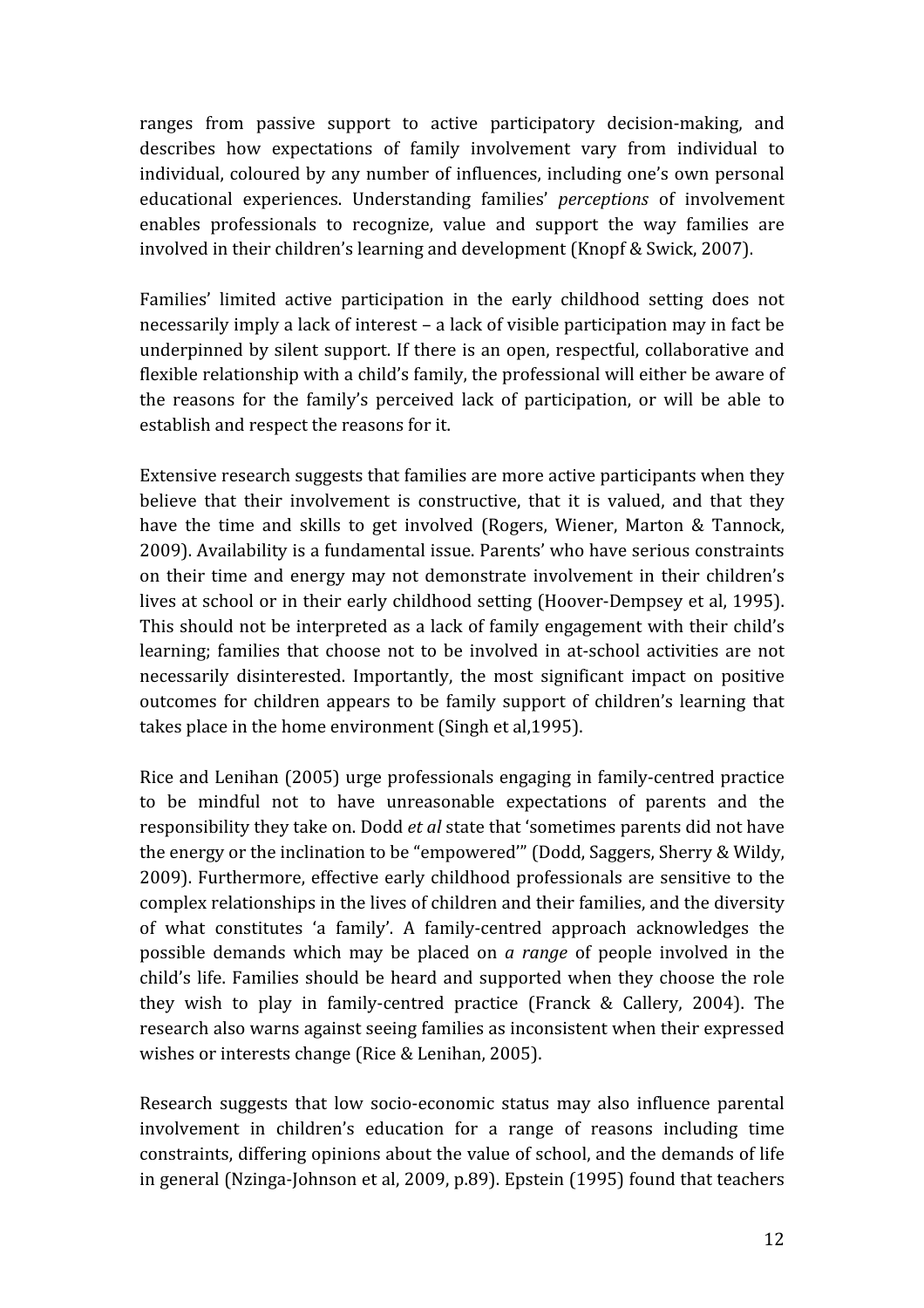who implemented frequent measures to involve parents in their schools were less
judgmental
of
parents
with
lower
levels
of
education
and
lower
incomes,
and of
 single
 parents.
 These
 measures
 for
 involvement
 can
 include:
 workshops, video-tapes, computerized phone messages on parent and child rearing at each age
and
grade
level;
weekly
 or
monthly
 folders
 of
 student
work
 sent
 home
 for review and comments; home visits at transition points to preschool, elementary, middle, and high school; and neighbourhood meetings to help families understand
schools
and
to
help
schools
understand
 families
(Epstein,
2005;
see also
Epstein,
2001).
Effective
early
childhood
professionals employ 'a
variety
of flexible and family sensitive models for co-operation' (Hujala et al, 2009, p. 74).

### **How
can
we
achieve
best
practice?**

*Family-centred practice requires strong and inclusive relationships between families and educators*

Positive relationships with families form a solid foundation on which educators, families and children can together build strong, secure bonds which offer security and support. Professionals who take a sincere interest in families' opinions
show
that
they
value
families'
thoughts
and
beliefs
about
their
children (Knopf
 &
 Swick,
 2007).
 Professionals
 who
 have
 a
 broader
 and
 deeper understanding of the children in their care, are more approachable than educators who appear to already have *all* the answers. Positive relationships can be built when educators take a collaborative approach to understanding the child
and
the
child's
abilities
(MacNaughton,
2008).

Consistent communication through a variety of means (Swick, 2004a) allows relationships
 to
 be
 strengthened
 between
 families
 and
 professionals.
 Trusting relationships
 are
 built
 on
 the
 professional's
 responsiveness
 and
 positive attitudes
 towards children
 and
 families
 (Knopf
 &
 Swick,
 2007).
 While
 the research indicates that families want close relationships with professionals (Swick,
2004b),
respectful
relationships
carefully
attend
to
the
expectations
and needs of families in the *type* of relationship built between professionals and families.

#### *Effective early childhood professionals recognise the expertise of families and focus on collaboration*

The
 Victorian
 Framework
 recognises
 the
 importance
 of
 collaborative relationships
between
families
and
early
childhood
professionals.
It
states: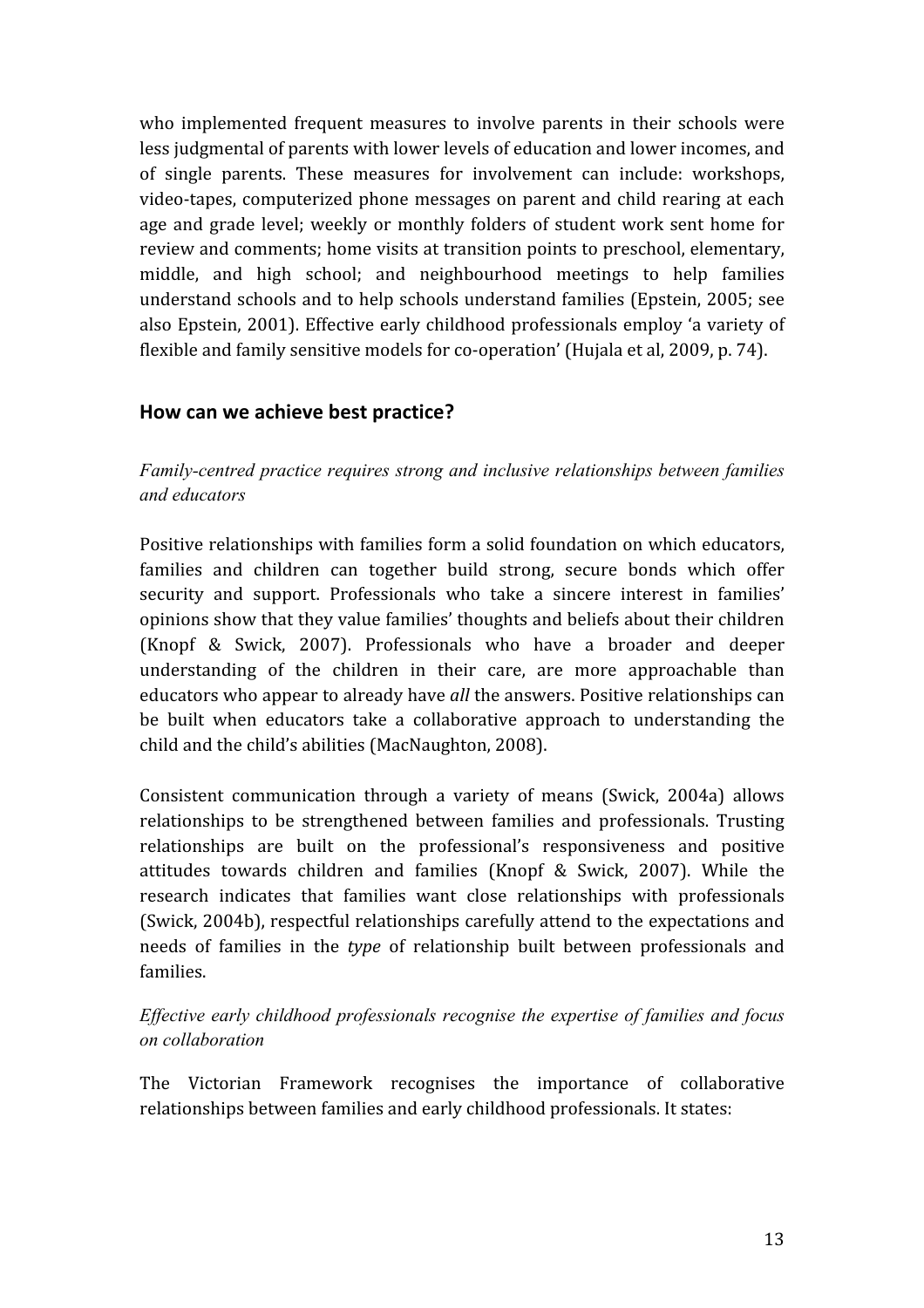Early childhood professionals...use families' understanding of their children to support shared decision-making about each child's learning and development (VEYLDF,
2009,
p.
10).

Family-centred practice focuses on strengths, not deficits. It actively promotes families' choices and decisions, and is based on a collaborative relationship between families and professionals. By engaging in family-centred practice, the early childhood professional is positioned as a consultant, supporting the family's choices, knowledge and values. This moves us away from positioning the educator
as
an
expert
manager,
someone
who
is
attempting
to
control
the
family (Espe‐Sherwindt,
2008).

Regarding families as experts on their children and their children's education may
 require
 a
 shift
 in
 perspective.
 Traditional
 hierarchies
 which
 position
 the educator
as
the
professional
who
has *most*knowledge
about
the
child's
learning and
 development
 overlook
 the
 knowledge
 and
 experience
 that
 families
 have about their child's learning. The parents' expertise may differ, but is 'in no way lesser or less significant than the practitioner's' (Alasuutari, 2010, p. 155). The early
 childhood
 educator's
 professional
 knowledge
 provides
 another
 area
 of expertise
to
the
collaborative
partnership.

Sumsion
also
describes
a
family‐centred
approach
as
'connected
teaching',
which requires the educator to see the world from the perspective of the child and the child's
 family
 (Sumsion,
 1999).
 Connected
 teaching
 requires
 professionals
 to regard the child as pivotal to the family-professional relationship and to have faith in children and their families. The educator's role is changed from teaching from the front, to co-constructing learning, helping children and families to develop their own ideas (Rodgers & Raider-Roth, 2006). Mutuality - the idea that children
learn,
 develop
and
make
 new
meaning
 through
interacting
with
 other people –
 is
 an
 important
 concept
 in
 family‐centred
 practice.
 In
 the
 context
 of early childhood education and care, professionals, families and children cocreate
the
meaning
of
their
various
learning
experiences

### *Effective early childhood professionals encourage family's choices and decisionmaking*

In early intervention research, the concept of 'help' is used to clarify the role of the
professional
in
 family‐centred
practice.
Help‐giving
practices
in
 the
context of
family‐centred
practice
fall
into
two
possible
categories:
relational
practices
– such
as
active
and
reflective
listening,
empathy,
warmth,
and
trustworthiness
– and
participatory
practices
–
such
as
emphasising
the
family's
'responsibility
for finding solutions to their problems and for acquiring knowledge and skills to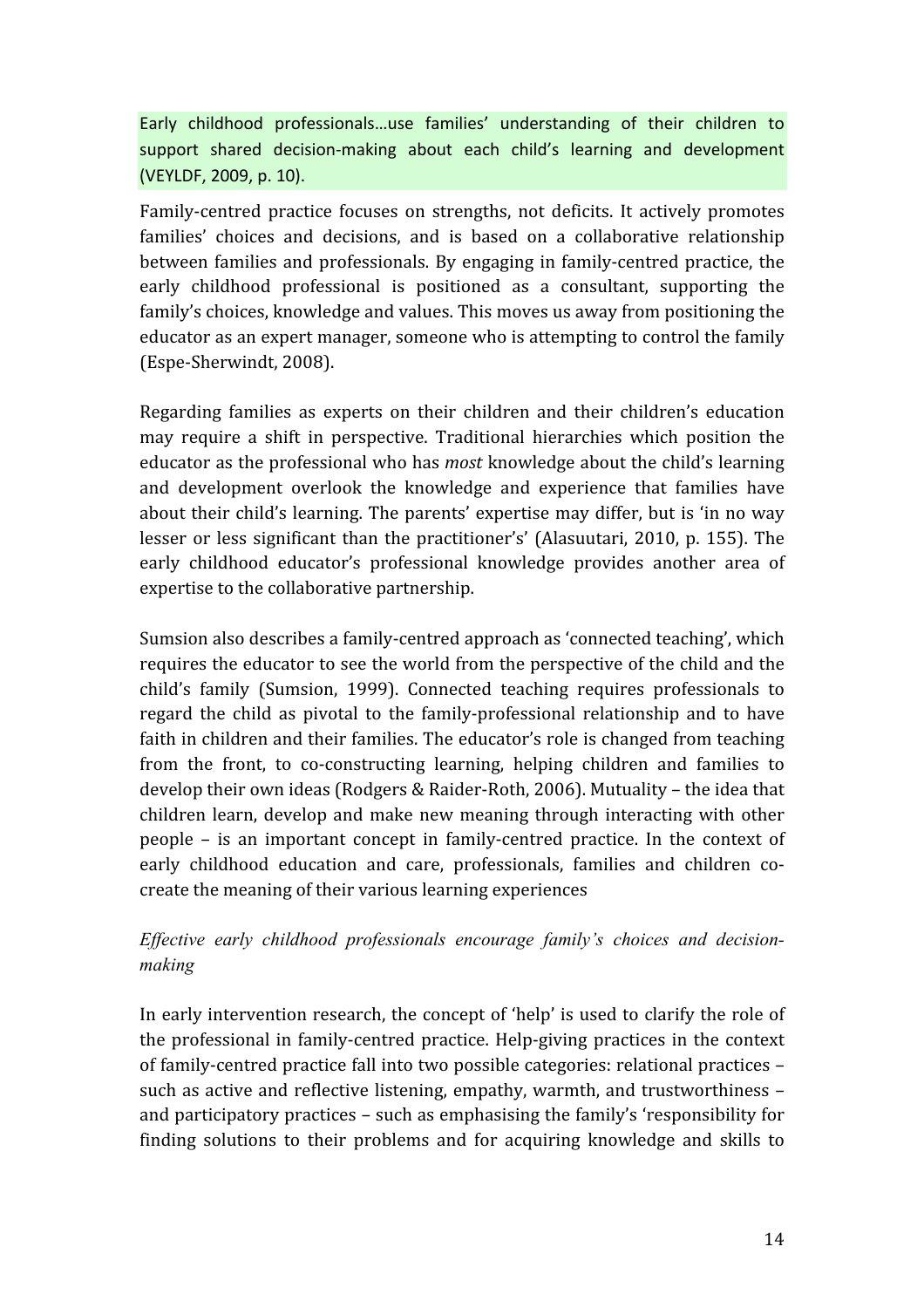improve
life
circumstances'
 (Dunst,
Boyd,
Trivette
&
Hamby,
2002,
p.
222)
and deciding
on
a
course
of
action.

When both categories of help are implemented, the family's agency and effectiveness
is
strengthened
(Dunst
et
al,
2002).
Not
only
does
this
increase
the family's self-efficacy, but it also empowers the family (Scope, 2005; Dempsey & Dunst, 2004). Focusing on the strengths that people already have and their existing
 resources
 is
 essential
 if
 the
 professional
 is
 to
 facilitate
 empowerment (Dempsey
 &
 Dunst,
 2004).
 By
 accepting
 responsibility
 for
 identifying
 and resolving
problems
independently,
the
family
takes
credit
for
successes.

Research
has
established
 that
a
sense
of
empowerment
is
a
strong
predictor
of success in many domains of life (Dempsey & Dunst, 2004). Family-centred practice
 contributes
 to
 a
 sense
 of
 empowerment,
 and
 supports
 a
 positive trajectory
 for
 children
 and
 families.
 Real‐life
 experiences
 are
 the
 crucial determinant in whether individual families regard themselves as having a strong sense of control or lacking control over major life events (Dempsey & Dunst, 2004).
 Empowerment
 includes
 the
 following
 key
 components:
 'self‐efficacy, participation
 and
 collaboration,
 sense
 of
 control,
 meeting
 personal
 needs, understanding
 the
 environment,
 access
 to
 resources,
 and
 personal
 action' (Dempsey
&
Foreman,
1997;
Dunst,
Trivette
&
LaPointe,
1994).

#### *Effective early childhood professionals build relationships with families which are characterised by warmth, trust and open communication*

Research has demonstrated that parents' involvement in their children's education
hinges
upon
the
relationships
between
parents
and
teachers,
and
the similarities and differences between their beliefs (Nzinga-Johnson et al, 2009; Meaney,
 2001).
 Parental
 involvement
 in
 their
 children's
 education
 increases when parents' relationships with educators are characterised by 'warmth, trust, and communication' (Nzinga-Johnson et al, 2009). Developing high quality relationships of this nature should be a priority, particularly in settings 'that aim to
build
partnerships
with
historically
marginalised
parents'
(Nzinga‐Johnson
et al p. 89). This is important for relationships with families in the Australian context
–
not
only
with
regard
to
historically
marginalised
parents,
but
also
with families at risk of marginalisation due to their minority status or families in which
English
is
not
spoken
as
a
first
language.

When professionals build successful family-centred practices, the relationship between
 educators
 and
 families
 is
 characterised
 by
 mutual
 understanding
 and attunement
to
the
care
and
education
of
the
children.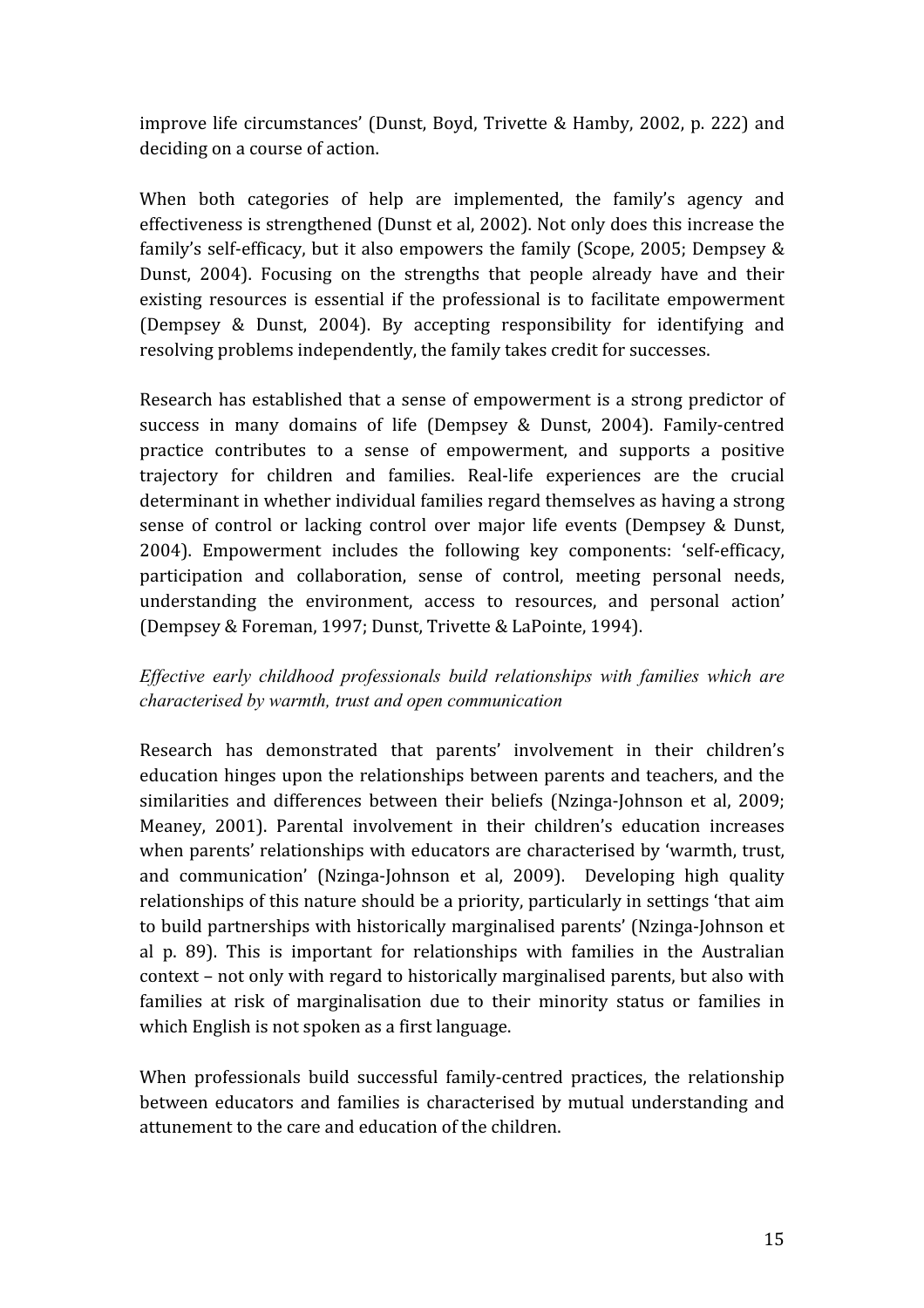## What are the implications for best outcomes for children?

### **1. The early childhood professional needs to take responsibility for initiating and developing family-centred practice**

Establishing family-centred practice must be led by the early childhood professional. This process involves informal conversations with families about their
children,
and
incorporating
families'
contributions
both
as
partners
and
as a valuable resource. Collaborating with families requires interaction skills to communicate
 professional
 expertise
 and
 to
 expand
 on
 practices
 to
 support children's
 learning
 and
 development,
 whilst
 at
 the
 same
 time
 listening
 to
 the knowledge,
interests,
availability
and
expectations
of
families.

### **2. Beginning and maintaining a family-centred practice may be challenging, and professionals need to reflect on their own beliefs and practices**

There are challenges for professionals in moving towards family-centred practice, particularly if they are not used to considering families as equal partners
in
young
children's
learning
and
development.
Changing
attitudes
and professional
 beliefs
 may
 be
 challenging,
 but
 an
 open
 disposition,
 respecting differences and being aware of one's own values are pivotal elements of familycentred
practice.

These challenges can be addressed in pre-service training for early childhood professionals
 that
 builds
 knowledge
 of
 the
 research
 and
 theory
 underpinning family involvement in children's education, and includes practical skills training for
collaborating
with
families.

#### **3. Families must be respected as experts in their children's lives**

Family-centred practice acknowledges the experience of families and the fact that the home environment is a primary place of learning. Regardless of language, ethnicity, or socio-economic status, each family brings strengths and skills
 to
 the
 learning
 relationship.
 Recognising
 the
 knowledge
 and
 expertise
 of families is not simply a form of respectful practice, but is foundational to effective pedagogy in early childhood education. Family involvement in children's
education
is
essential
for
improved
learning
outcomes.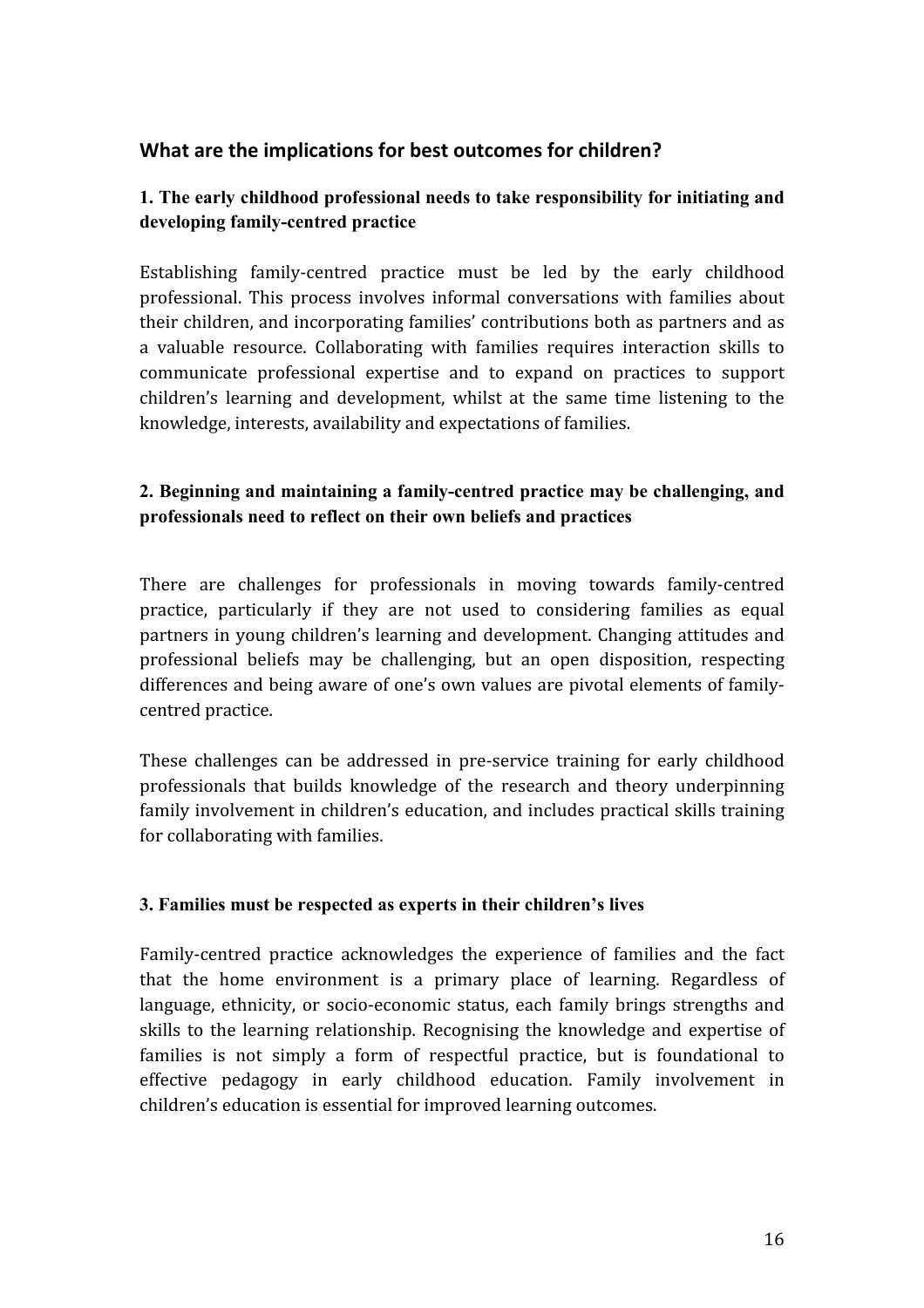#### **4. Family-centred practice requires professionals to be aware that family participation or involvement can be different for different families**

Families
have
different
resources,
expectations
and
assumptions
and
competing demands on time, all of which can influence direct participation in early childhood
 settings.
 Families
 which
 seem
 to
 be
 uninvolved
 in
 their
 children's education
 may
 take
 a
 great
 deal
 of
 interest,
 but
 demonstrate
 this
 in
 different ways. For example, families may actively engage with their child's learning in the home.

Children's interaction with their families at home has a significant influence on learning. Family-centred practice is not simply bringing families into early childhood settings, but recognising the learning that takes place at home. Professionals need to be sensitive and informed about individual children's and families'
experiences.

### **5. A range of communication methods and styles is crucial in family-centred practice**

Families are more likely to engage with their children's learning and development
in
an
early
childhood
setting
when
they
feel
that
their
contribution is
 valued,
 appreciated
 and
 understood.
 Respect,
 warmth
 and
 reciprocity
 are crucial
 in
 the
 relationship
 between
 the
 family
 and
 the
 early
 childhood professional.
Where
there
is
open
communication,
professionals
and
families
are able to respond to individual children and promote optimal learning outcomes.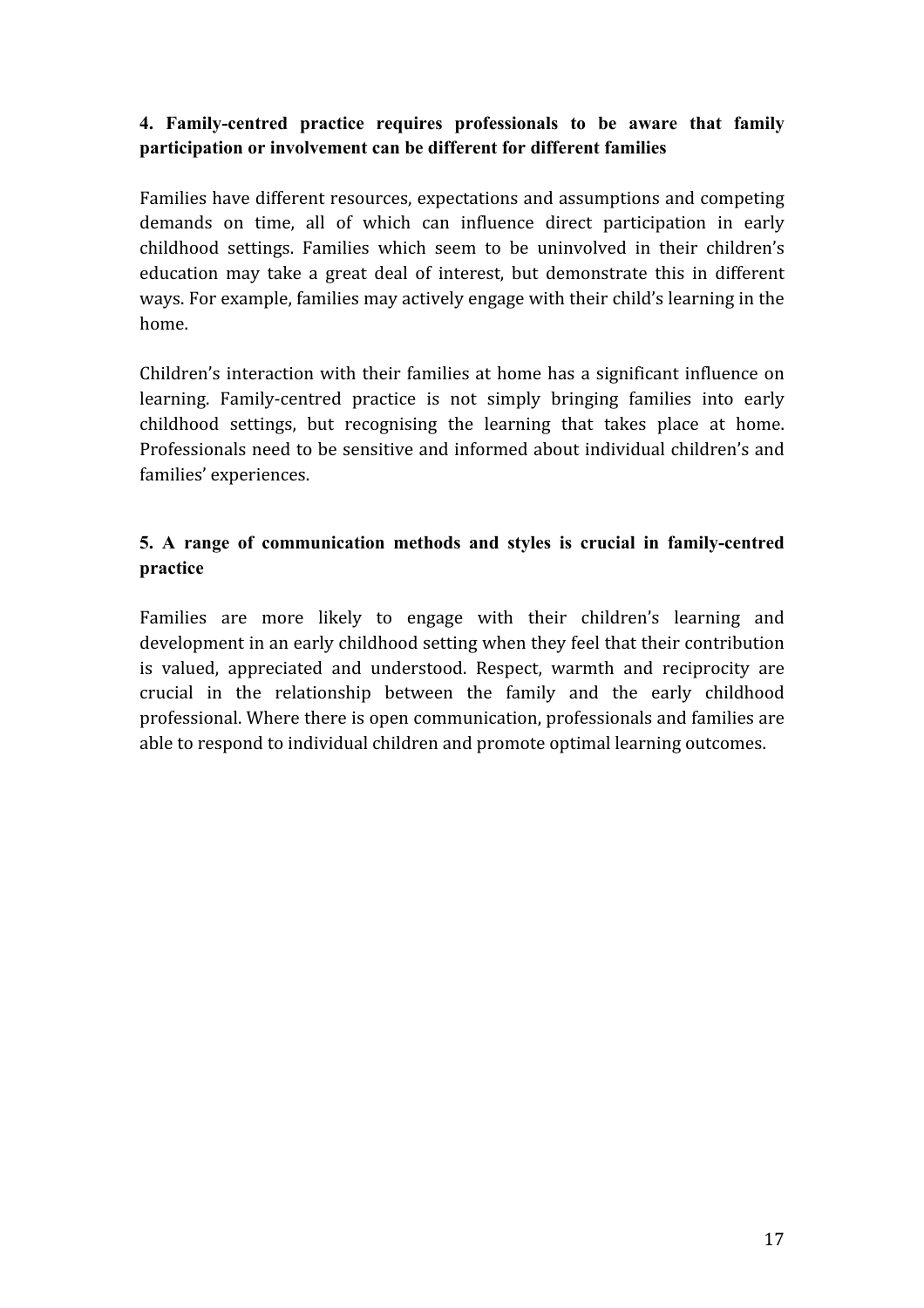## **Methodology**

This
Paper is
based
on
a
review
of
national
and
international
literature
published over the last twenty years. Literature was obtained by using the University of Melbourne's on-line database. Where journal articles cited older references which appeared to be relevant to the topic at hand, these references were also investigated,
whether
primary
or
secondary
research
material.
Also,
longitudinal studies and theories of early childhood education were explored as their relevance
became
apparent
through
the
research.

Much of the literature investigates teachers' relationships with children who have additional needs, whether these needs are deemed to arise from externalising or internalising behaviours, skills challenges, or socio-economic status,
rather
than
teachers'
respectful
relationships
and
responsive
engagement with all children. Peer reviewed ratings of "very good" and "excellent" were prioritised.

Databases
searched:

A+
Education
(Informit) Web
of
Science PsycINFO Academic
Search
Premier
(EBSCO) ERIC
(CSA) Web
of
Science **ISTOR** ERIC Wiley
Interscience
Journals

On-line databases were searched for literature relating to "early childhood" and "young
children"
and: Family‐centred
practice Parental
involvement Parent‐school Parent‐teacher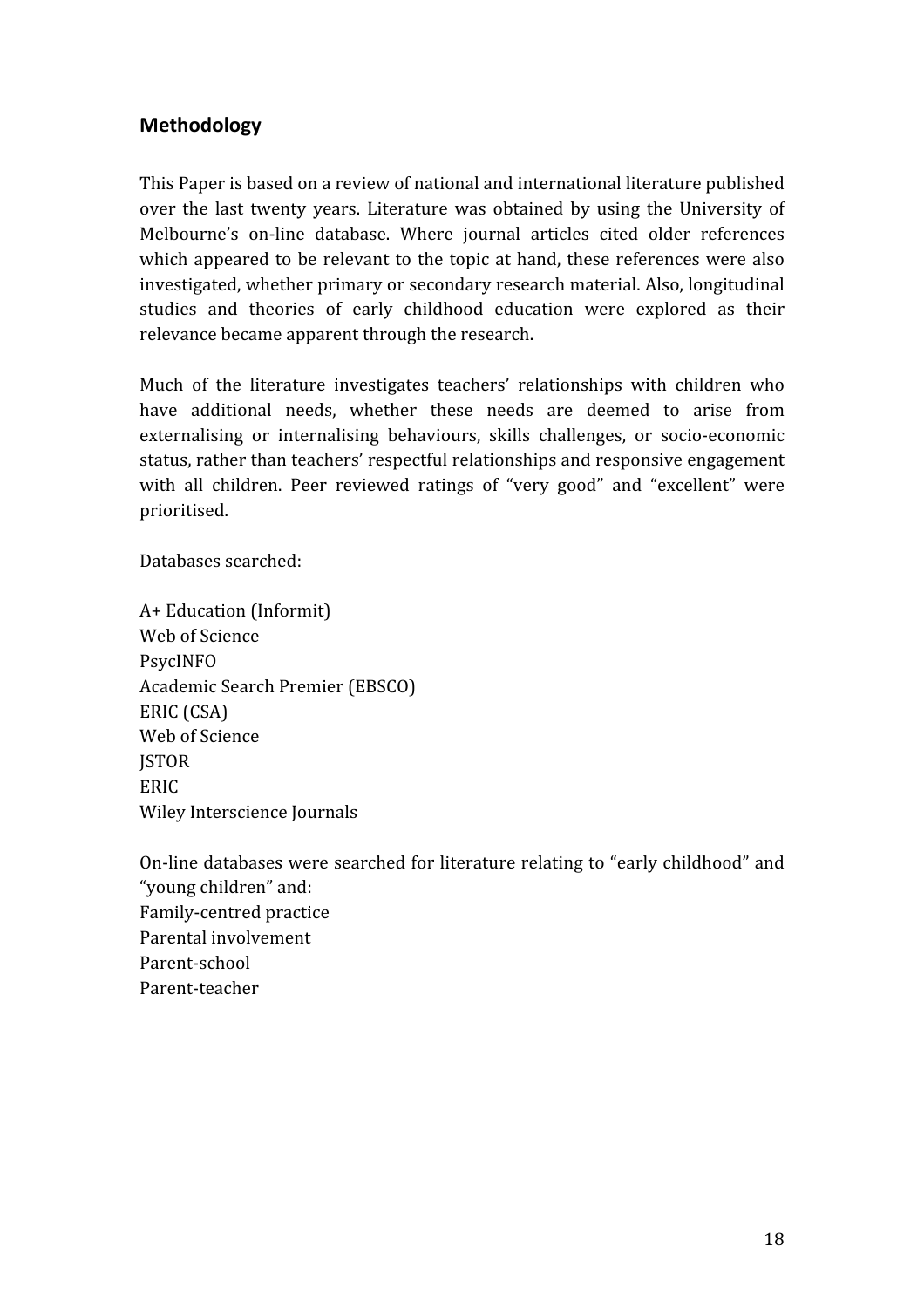#### **References**

- Alasuutari, M. (2010). Striving at partnership: parent-practitioner relationships in Finnish early educators' talk. *European Early Childhood Education Research, 18*(2), 12.
- Bar-On, R., Maree, J., & Elias, M. J. (2007). School-family partnershps to enhance children's social, emotional and academic learning *Educating people to be emotionally intelligent* (pp. 49-77). Westport: Praeger Publishers/Greenwood Publishing Group.
- Block, P. (2000). Flawless consulting: a guide to getting your expertise used (2nd ed.). San Francisco: Jossey-Bass.
- Bredekamp, S. (1993). The relationship between early childhood education and early childhood special education. *Topics in Early Childhood Special Education, 13*(3), 258.
- Bronfenbrenner, U. (1974). Is early intervention effective? *DAY CARE and Early Education, November*.
- Bronfenbrenner, U. (1975). Is early intervention effective? In M. Guttentag & E. Streuning (Eds.), *Handbook of Evaluation Research* (Vol. 2, pp. 519-603). Newbury Park, CA: Sage.
- Bronfenbrenner, U. (1977). Toward an experimental ecology of human development. *American Psychologist, 32*(7), 513-531.
- Brown, P. M., & Remine, M. D. (2008). Flexibility of programme delivery in providing effective family-centred intervention for remote families. *Deafness & Education International, 10*(4), 213-225.
- Brown., P. M., & Bortoli., A. M. (2010). Family-centered assessment. In E. A. Rhoades. & J. Duncan. (Eds.), *Auditory-verbal practice*. Springfield, IL: Charles C. Thomas Publisher Ltd.
- Carpenter, B. (2007). The impetus for family-centred early childhood intervention. *Child: Care, Health and Development, 33*(6), 664-669.
- Cortazar, A. & Herreros, F (2010). Early attachment relationships and the early childhood curriculum, *Contemporary Issues in Early Childhood, 11(2),* 192‑202.
- Daniel, G. (2005). Parent involvement in children's education: implications of a new parent involvement framework for teacher education in Australia. Paper presented at the Proceedings of the Australian Teacher Education Association Conference 2005, Teacher education: local and global.
- Dempsey, I., & Dunst, C. J. (2004). Helpgiving styles and parent empowerment in families with a young child with a disability. *Journal of Intellectual & Developmental Disability, 29*(1), 40-51.
- Department of Education, E. a. W. R. (2008). Family-School Partnerships Framework: a guide for schools and families.
- Development, D. o. E. a. E. C., & Authority, V. C. a. A. (2009). *Victorian Early Years Learning and Development Framework*.
- Dodd, J., Saggers, S., & Wildy, H. (2009). Constructing the 'ideal' family for familycentred practice: challenges for delivery. *Disability & Society, 24*(2), 173 - 186.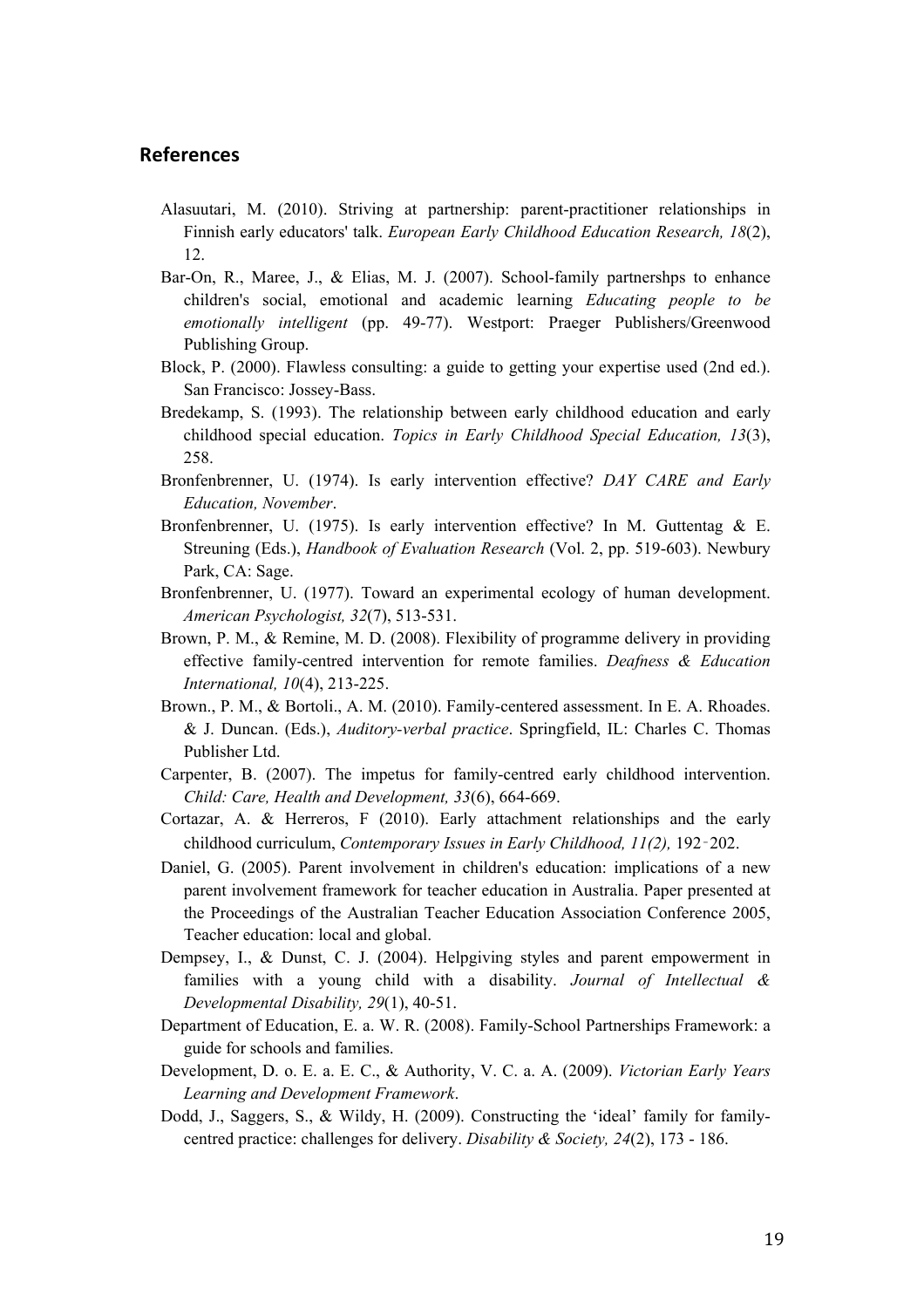- Dunst, C. J., Boyd, K., Trivette, C. M., & Hamby, D. W. (2002). Family-Oriented Program Models and Professional Helpgiving Practices. *Family Relations, 51*(3), 221-229.
- Dunst, C. J., Johanson, C., Trivette, C. M., & Hamby, D. (1991). Family-oriented early intervention policies and practices: family-centered or not? (analysis of laws, legislation, state-policies and services affecting families)(Special Issue: Trends and Issues in Early Intervention). *Exceptional Children, v 58*(n 2), p115 (112).
- Epstein, J. L. (1995). School/family/community partnerships. [Article]. *Phi Delta Kappan, 76*(9), 701.
- Epstein, J.L. (2001). School, family and community partnerships: Preparing educators and improving schooling. Boulder, CO: Westview Press.
- Espe-Sherwindt. (2008). Family-centred practice: collaboration, competency and evidence. *Support for Learning, 23*(3), 136.
- Hannon, P. (1998). How can we foster children's early literacy development through parent involvement? In S. Newman & K. Roskos (Eds.), *Children achieving: instructional practices in early literacy* (pp. 121-143). Newark, DE: International Reading Association.
- Havighurst, S. S., Wilson, K. R., Harley, A. E., & Prior, M. R. (2009). Tuning in to kids: an emotion-focused parenting program—initial findings from a community trial. *Journal of Community Psychology, 37*(8), 1008-1023.
- Hoover-Dempsey, K.V., Walker, J.M.T., Sandler, H.M., Whetsel, D., Green, C.L., Wilkins, A.S., & Clossen, K.E. (2005). Why do parents become involved? Research findings and implications. *Elementary School Journal*, *106*(2), 105-130.
- Huang, G. H.-C., & Mason, K. L. (2008). Motivations of parental involvement in children's learning: voices from urban African American families of preschoolers.(Report). *Multicultural Education, 15*(3), 20.
- Hughes, P., & MacNaughton, G. (2009). Consensus, dissensus or community: the politics of parent involvement in early childhood education. *Contemporary Issues in Early Childhood, 1*(3), 18.
- Hujala, E., Turja, L., Gaspar, M. F., Velsson, M., & Waniganayake, M. (2009). Perspectives of early childhood teachers on parent-teacher partnerships in five European countries. *European Early Childhood Education Research, 17*(1), 20.
- Knopf, H.T. & Swick, K.J. (2007) How parents feel about their child's Teacher/School: Implications for early childhood professionals. *Early Childhood Education Journal, 34*(4), 291-296.
- Makin, L., Jones Diaz, C., & McLachlan, C. (2002). Literacies in early childhood: challenging views, challenging practice (pp. 31-42). Sydney: MacLennan & Petty.
- Martin, K. L. (2008). Please knock before you enter Aboriginal regulation of Outsiders and the implications for researchers. Teneriffe, Queensland: Post Pressed.
- Meaney, T. (2001). An Indigenous community doing mathematics curriculum development. *Mathematics Education Research Journal, 13*(1), 3-14.
- Moore, T., & McArthur, M. (2007). We're all in it together: supporting young carers and their families in Australia. *Health & Social Care in the Community, 15*(6), 561-568.
- Nzinga-Johnson, S., Baker, Jean A., & Aupperlee, J. (2009). Teacher‐Parent Relationships and School Involvement among Racially and Educationally Diverse Parents of Kindergartners. *The Elementary School Journal, 110*(1), 81-91.
- Patrikakou, E., & Weissberg, R. (2007). School-family partnerships to enhance children's social, emotional and academic learning. In R. Bar-On, K. Maree & M.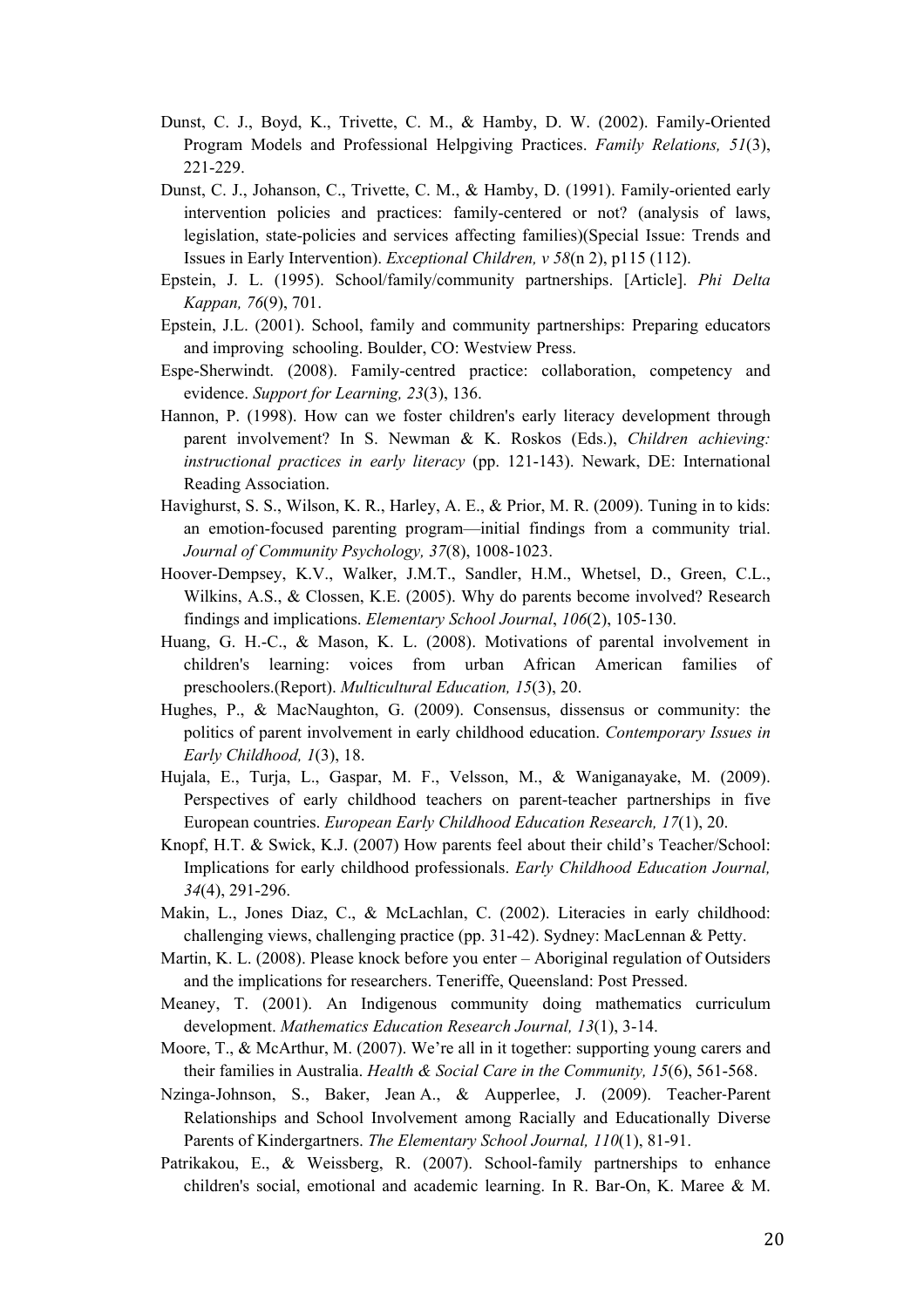Elias (Eds.), *Educating people to be emotionally intelligent* (pp. 4977). Johannesburg: Heinemann Publishers.

- Pianta, R. C. (1997). Adult-child relationship processes and early schooling. *Early Education and Development, 8*(1), 11-26.
- Powell, J. Y. (1996). A schema for family-centred practice. *Families in Society: The Journal of Contemporary Human Services, 77*(7), 3.
- Ramey, C. (Writer). (1974). The Carolina Abecedarian Project: A Longitudinal and Multidisciplinary Approach to the Prevention of Developmental Retardation. .
- Ramey, C. T., Bryant, D. M., Wasik, B. H., Sparling, J. J., Fendt, K. H., & LaVange, L. M. (1992). Infant Health and Development Program for Low Birth Weight, Premature Infants: Program Elements, Family Participation, and Child Intelligence. *Pediatrics, 89*(3), 454.
- Ramey, C. T., & Ramey, S. L. (2002). *Early childhood education: the journey from efficacy research to effective, everyday practice*. Paper presented at the Summit on Early Childhood Cognitive Development.
- Ratcliff, N., & Hunt, G. (2009). Building teacher-family partnerships: the role of teacher preparation programs. *Education, 129*(3), 11.
- Rodgers, C. R., & Raider-Roth, M. B. (2006). Presence in teaching. *Teachers and Teaching: theory and practice, 12*(3), 264-287.
- Rogers, M. A., Wiener, J., Marton, I., & Tannock, R. (2009). Parental involvement in children's learning: Comparing parents of children with and without Attention-Deficit/Hyperactivity Disorder (ADHD). *Journal of School Psychology, 47*(3), 167- 185.
- Rolfe, S. (2004). Rethinking attachment for early childhood practice. Crows Nest: Allen & Unwin.
- Rolfe, S., Nyland, B., & Morda, R. (2002). Quality in infant care: observations on joint attention. *Australian Research in Early Childhood, 9*(1), 10.
- Scope (2005) Family-centred practice: An evaluation of an early childhood intervention service. *Stronger Families Learning Exchange Bulletin,* No7. Spring, Australian Institute of Family Studies.
- Sharpe, P. J. (1998). Thinking about thinking: a study of the adult's role in providing for the development of number awareness in young children. *Early Child Development and Care, 144*, 79-89.
- Snodgrass, DM. (1991). The parent connection. *Adolescence*, *26*(101), 83-87.
- Sparling, J., Dragomir, C., Ramey, S. L., & Florescu, L. (2005). An educational intervention improves developmental progress of young children in a Romanian orphanage. *Infant Mental Health Journal, 26*(2), 127-142.
- Sparling, J., Ramey, C. T., & Ramey, S. L. (2007). The Abecedarian experience. In M. E. Young & L. M. Richardson (Eds.), *Early child development from measurement to action: a priority for growth and equity* (pp. 103-130). Washington DC: The World Bank.
- Sumsion, J. (1999). A Neophyte Early Childhood Teacher's Developing Relationships with Parents: An Ecological Perspective. *Early Childhood Research & Practice, 1*(1). Retrieved 27 August, 2010, from http://ecrp.uiuc.edu/v1n1/sumsion.html
- Swick, K. (2004a). What parents seek in relations with early childhood family helpers. *Early Childhood Education Journal, 31*(3), 217–220.
- Swick, K. (2004b). Communicating eectively with parents and families who are homeless. *Early Childhood Education Journal, 32*(3), 211–216.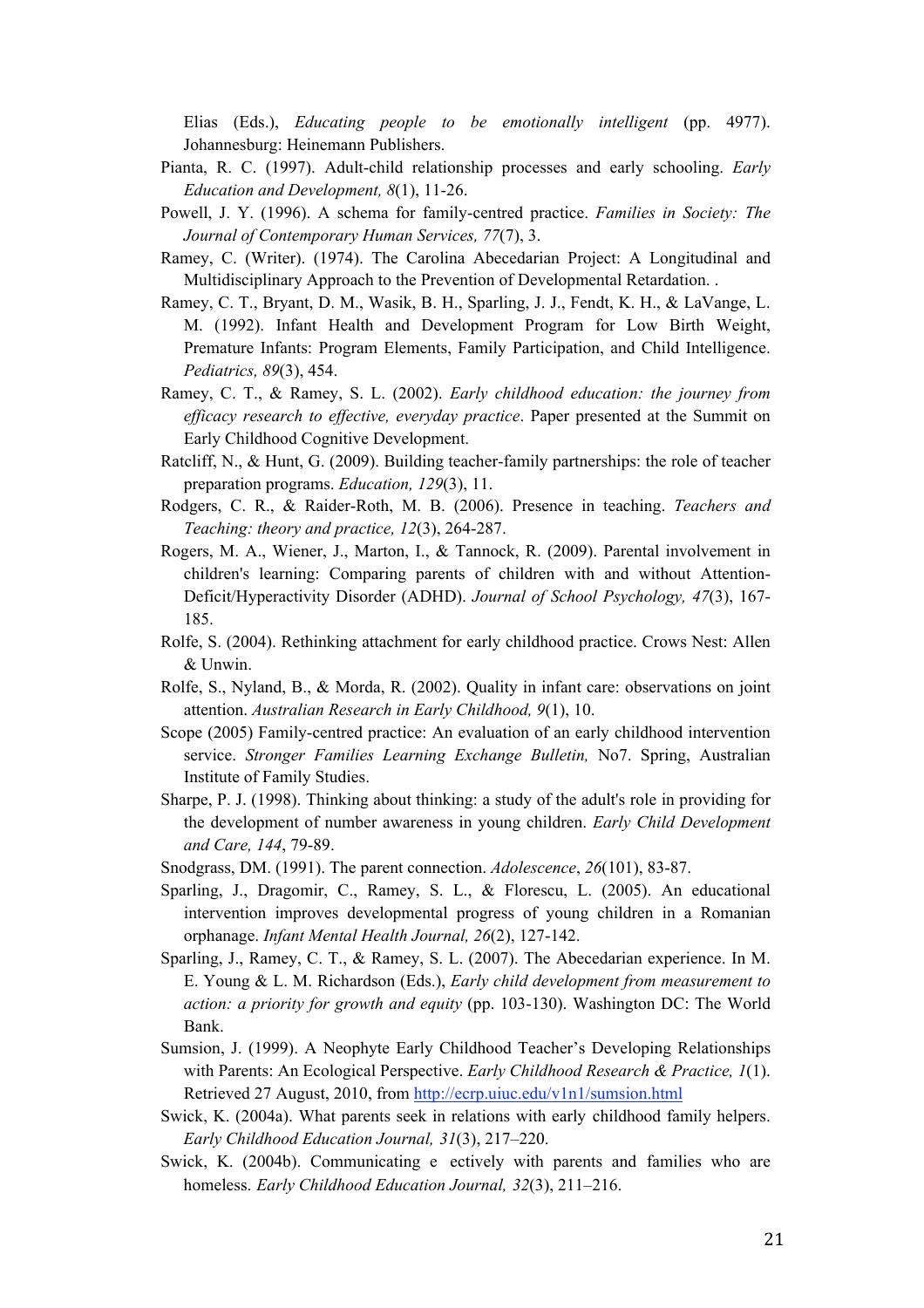- Tayler, C. (2006). Challenging partnerships in Australian early education. *Early Years, 26*(3), 249-265.
- Wasik, B. H., Ramey, C. T., Bryant, D. M., & Sparling, J. J. (1990). A longitudinal study of two early intervention strategies: Project CARE. *Child Development, 61*(6), 1682.

Wilson., L. L., & Dunst., C. J. (2005). Checklist for assessing adherence to familycentred practices. *CASEtools, 1*(1), 1-6. Retrieved from 6 August, 2010 from

http://www.fippcase.org/casetools/casetools\_vol1\_no1.pdf